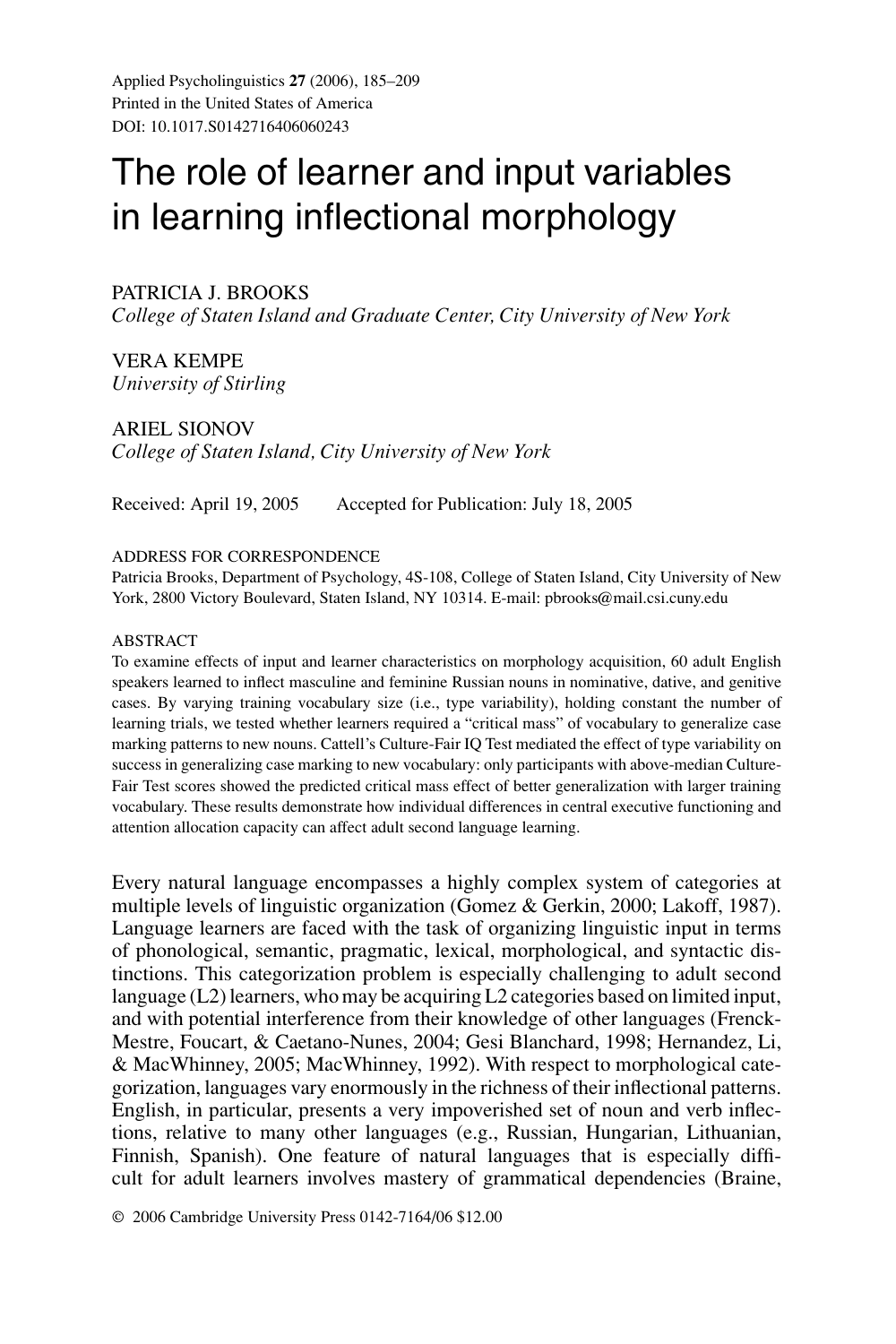1987; Braine et al., 1990; Brooks, Braine, Catalano, Brody, & Sudhalter, 1993; Newport & Aslin, 2004), such as agreement patterns (e.g., subject–verb agreement, adjective–noun agreement), noun declensions, and verb conjugations.

In this paper, we examine several of the factors responsible for success in learning complex morphological structures, using Russian noun declension as a representative domain for exploration. The literature on first language (L1) and L2 acquisition has proposed various characteristics of both the input and the learner to be predictive of success in acquiring grammatical dependencies. On the input side, variability in vocabulary (i.e., greater type frequency) has been proposed to facilitate attention to grammatical regularities, and to provide a broader database for generalizing grammatical patterns to new vocabulary (Bates & Goodman, 1997; Bybee, 1995; Bybee & Hopper, 2001; Ellis, 2002; Gomez, 2002; Tomasello, 2003). On the side of the learner, cognitive factors such as phonological loop capacity, verbal working memory (VWM), and the ability to focus attention to cope with novelty and ambiguity have been invoked to explain individual differences in learners' success (e.g., Ellis & Schmidt, 1998; Grigorenko, Sternberg & Ehrman, 2000; Miyake & Friedman, 1998; Winke, 2005). Below, we briefly present the proposed contributions of input and learner-based variables to success in learning complex morphosyntactic structures.

# THE ROLE OF INPUT

Elizabeth Bates and many other researchers have emphasized the close relationship between lexical and grammatical development (e.g., Bates & Goodman, 1997; Dionne, Dale, Boivin, & Plomin, 2003; Plunkett & Juola, 1999). One interpretation of this relationship is that acquiring a critical mass of vocabulary is crucial to learning the grammar of a language, because input variability provides the learner with a sufficient database from which to extract morphosyntactic regularities. In the domain of morphology, Marchman and Bates (1994) showed that the learning of English past tense forms was tightly correlated with the size and distribution of children's verb vocabularies at all points in development. Gomez (2002) provided experimental evidence for this relationship by using a miniature artificial language to test how variability in vocabulary contributes to learning nonadjacent dependencies. Learners were required to note patterns of co-occurrence between monosyllabic "grammatical" elements separated by intervening bisyllabic words (e.g., that *pel* co-occurred with *rud*, and *vot* co-occurred with *jic* in strings like *pel wadim rud* or *vot wadim jic*). Gomez observed, in both infant and adult participants, that increasing vocabulary size, and thereby decreasing predictability between grammatical elements and adjacent words, led to better learning of the nonadjacent dependencies. Even though the materials in the Gomez study consisted of artificially constructed nonwords, the task is relevant with respect to learning of inflectional morphology. For example, in many languages, the learner has to acquire the association between a preposition before the noun and a case inflection at the end of the noun such as in the Russian *ot zabora* [from fencegenitive] or *k zaboru* [to fence-dative]. Her finding provides crucial empirical evidence for the view that learning morphosyntactic regularities requires a critical mass of vocabulary, and that detecting nonadjacent dependencies is contingent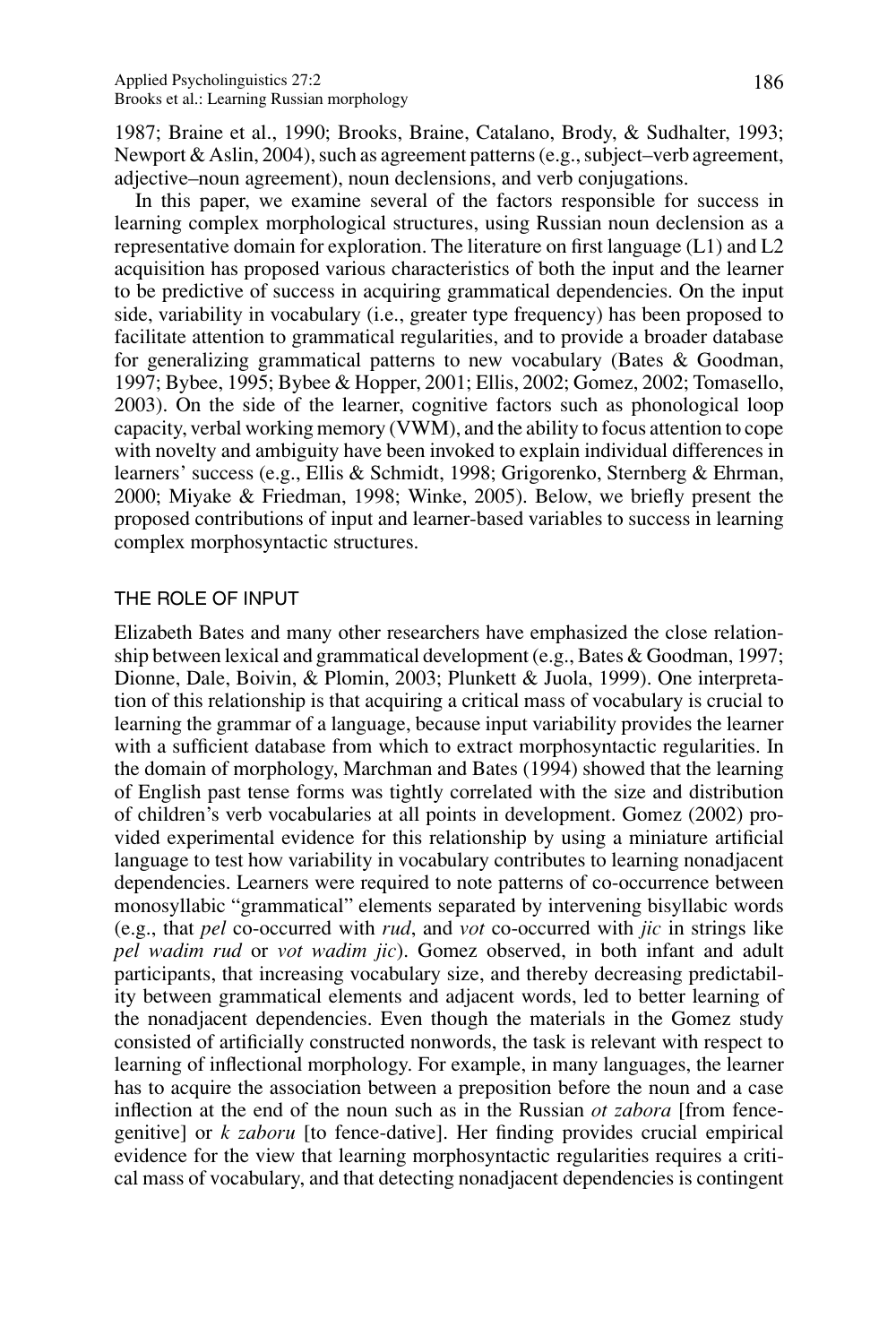| Case       | Gender        | Question (Same for Both Genders)    | Answer (Example)                                           |
|------------|---------------|-------------------------------------|------------------------------------------------------------|
| Nominative | Masc.<br>Fem. | Cto eto? (What is this?)            | Eto zabor. (This is fence.)<br>Eto zvezda. (This is star.) |
| Dative     | Masc.         | Kuda idjot slon? (To where is       | K zaboru. (To fence.)                                      |
|            | Fem.          | elephant going?)                    | K zvezde. (To star.)                                       |
| Genitive   | Masc.         | Otkuda ukhodit slon? (From where is | Ot zabora. (From fence.)                                   |
|            | Fem.          | elephant going?)                    | Ot zvezdy. (From star.)                                    |

Table 1. *Summary of dialogues used in language learning task*

upon a sufficient amount of variability of the segments located between the critical elements.

The present study tests whether similar benefits of a larger training vocabulary on the acquisition of grammatical regularities can be observed in learners exposed to the case marking patterns of a natural language (i.e., Russian), which are considerably more complex than the grammatical dependencies studied by Gomez (2002). Learners of Russian not only must acquire nonadjacent dependencies between prepositions and case markers, but also must learn noun subclasses (i.e., declension paradigms), which take different sets of case markers. For example, when encountering a noun ending in -*a*, for example,*zvezda* [star], and the question "to where the elephant is going?" the learner needs to select the preposition *k*, and one of two dative suffixes, namely the feminine dative suffix -*e*, to correctly produce *k zvezde* [to star]. (See Table 1 for a summary of the portion of the Russian declension system used in the present experiment.) This learning is further complicated by the existence of allomorphy (i.e., the exact forms of prepositions and case markers are influenced somewhat by the phonological shapes of adjacent words). Thus, an important goal of the present study is to determine whether the same beneficial effect of type variability on grammar learning, as observed by Gomez (2002), will obtain when the language to be learned is not an artificial one, but is part of a real human language.

## LEARNER VARIABLES

In addition to variables related to the input, successful learning of morphosyntactically complex patterns is dependent on the cognitive abilities of the learner. Adult L2 learners differ considerably in their success in extracting and generalizing inflectional patterns from the input to form linguistic categories (R. Ellis, 1994; Skehan, 1989). Individual differences in language-learning abilities are more prominent in research on L2 learning, in comparison to studies of L1 acquisition. Recently, a number of researchers have examined VWM as a predictor of individual differences in acquiring L2 morphology and syntax. Thus, to learn the grammatical dependencies discussed above, learners must be able to maintain representations of linguistic forms over successive syllables or words, and VWM may play a crucial role in this process. Ellis and Schmidt (1998), using an artificial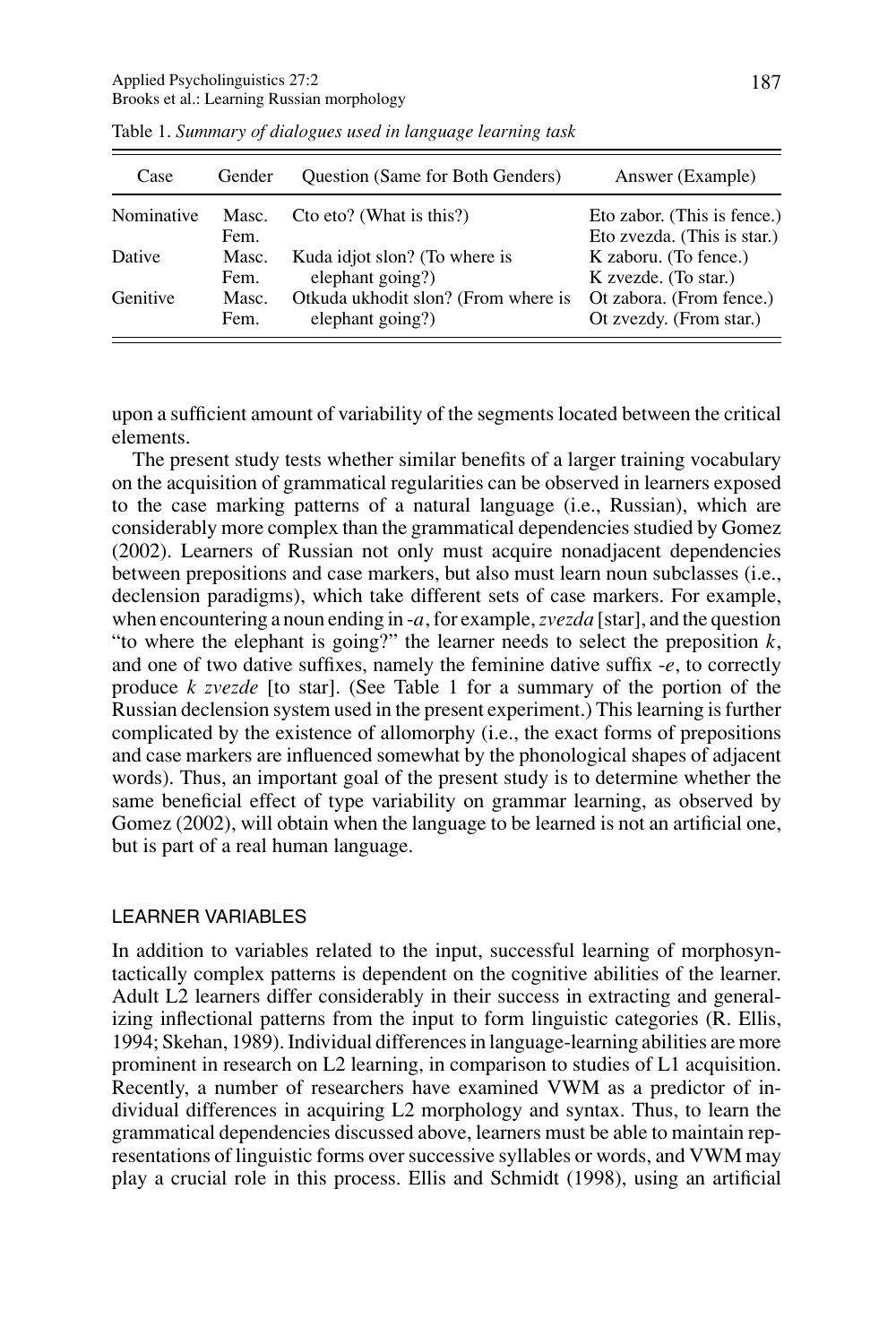language-learning paradigm, demonstrated that both short-term and long-term memorization ability predicted grammaticality judgments for sentences with distant dependencies (i.e., subject–verb agreement for transitive sentences with subject–object–verb word order), but neither predicted learning of more local dependencies (adjective–noun agreement and subject–intransitive verb agreement). Miyake and Friedman (1998) found links between VWM, measured through performance on the Reading Span task (Daneman & Carpenter, 1980), and syntactic comprehension ability in Japanese learners of English. Specifically, they argued that learning long-distance cues to grammatical roles, such as word order and subject–verb agreement, relies more heavily on VWM than learning local cues. Thus, the literature on L2 consistently points toward the role of VWM in learning long-distance associations between morphosyntactic elements.

The literature on the relationship between VWM and language learning describes several distinct measures of VWM. Studies on adult language learners traditionally use the Reading Span task introduced by Daneman and Carpenter (1980). Studies concerned with the effects of VWM on L1 acquisition in children have used nonword repetition and nonword memory span tasks as measures of VWM capacity (e.g., Adams & Gathercole, 2000; Gathercole, Hitch, Service, & Martin, 1997). Although each of these tasks is assumed to constitute a measure of VWM capacity, they differ with respect to the underlying components examined. The nonword repetition and memory span tasks are generally interpreted as direct measures of phonological loop capacity (Baddeley, Gathercole, & Papagno, 1998), whereas the Reading Span task has been shown to involve executive as well as storage components (Kane & Engle, 2002). Increasingly, working memory is viewed as being crucial in the regulation of cognitive activities, which fundamentally involves the control or focusing of attention (Cowan, 2000). With respect to L2 acquisition, Robinson (1995) has suggested that the more complex the material to be learned, the more one's attentional capacity will be predictive of language learning outcome.

We suspect that a sizeable proportion of the variability in individual differences in L2 learning may involve the executive component of VWM. More specifically, the allocation of attentional resources is crucial for organizing and managing concurrent task requirements in complex tasks (Duncan, Emslie, Williams, Johnson, & Freer, 1996). This is of direct relevance for language learning: if learners are exposed to natural language input, learning always involves multiple aspects like retaining novel vocabulary while at the same time registering a wide array of grammatical regularities. On this basis, we would predict that executive functioning would be related to successful L2 learning in addition to pure phonological storage capacity. However, direct measures of executive functioning have never been explored in the context of morphology learning, thus making it impossible to determine the independent contribution of executive functioning in this task. To fill this gap, the present study uses Cattell's Culture-Fair Nonverbal Intelligence Test (Cattell, 1971) to obtain a more direct measure of executive functioning, in addition to using measures of nonword retention and Reading Span as indices of phonological memory and VWM capacity, respectively. The Culture-Fair Test is considered to be a measure of fluid intelligence associated with Spearman's g (Cattell & Cattell, 1973) that has been shown to correlate with executive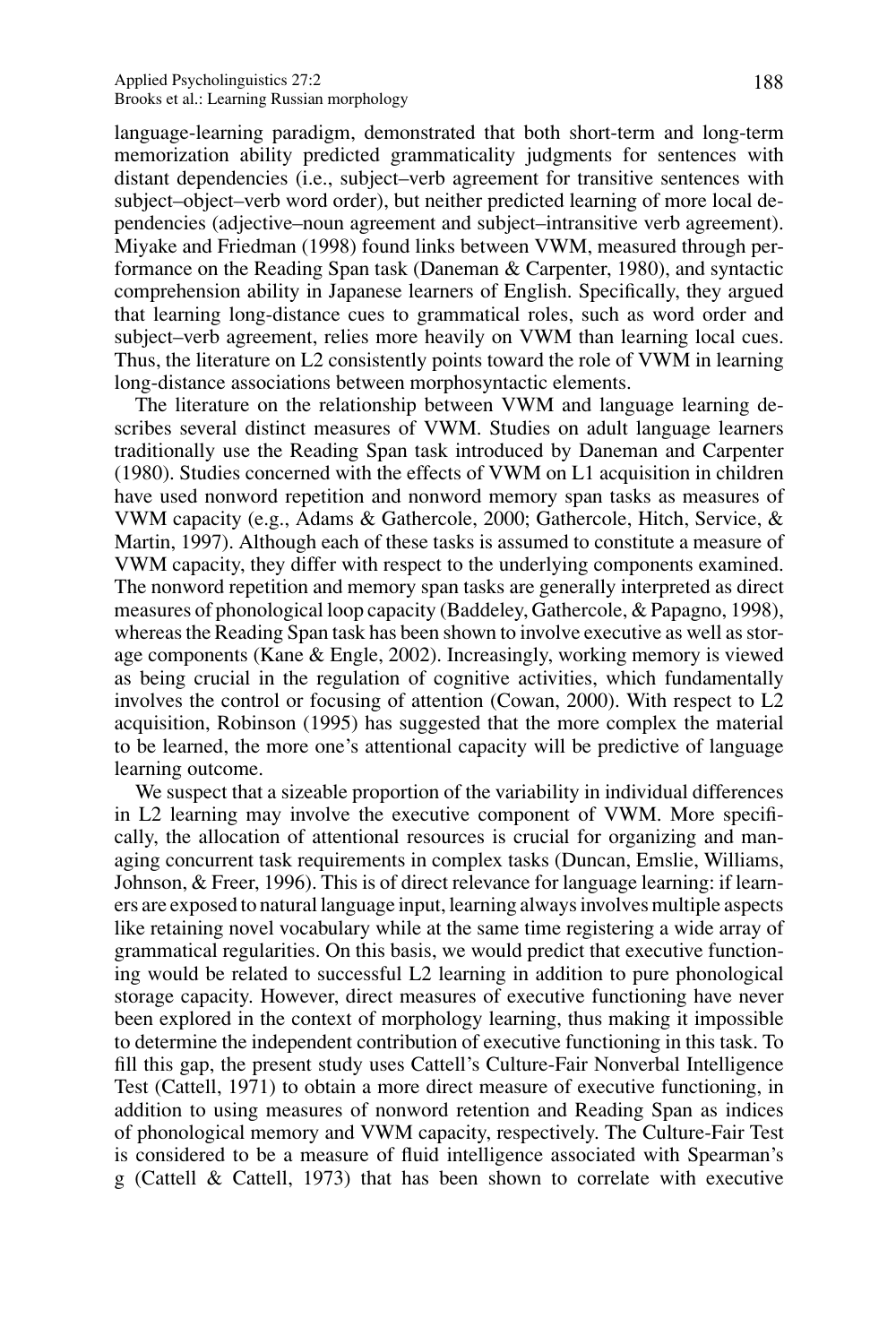functioning (Duncan et al., 1996) as well as with language-learning aptitude (Grigorenko et al., 2000).

Although processing speed has been shown to be a major determinant of working memory capacity (Fry & Hale, 1996, 2000), working memory, in turn, tends to be correlated with fluid intelligence (Conway, Cowan, Bunting, Therriault, & Minkoff, 2002; Engle, Tuholski, Laughlin, & Conway, 1999; Fry & Hale, 1996, 2000; Just & Carpenter, 1992). Just and Carpenter (1992) have suggested that the more representations, inferences, expectations, and problem-solving goals an individual is able to actively maintain, the better he or she is able to detect and compare patterns and relationships. Thus, the availability of activation resources explains much of the shared variance between working memory tests and tests of fluid intelligence. In addition, the efficient allocation of these resources by the central executive plays a role both in working memory tests and tests of fluid intelligence (Engle et al., 1999). However, whereas working memory tests and tests of fluid intelligence both tap into executive functioning to a certain degree, it has been suggested that executive functioning explains most of the variance in fluid intelligence that is not explained by individual differences in working memory capacity (Dempster, 1992).

At present, the contributions of working memory and fluid intelligence to individual differences in language learning are only beginning to be fully explored, and thus far, very little research has considered these factors in relation to the acquisition of complex inflectional systems, which are characteristic of many natural languages. The present study explores the contribution of the learner variables of phonological memory, VWM capacity, and executive functioning, in addition to the input variable of type variation in vocabulary, to the learning of complex morphological structures. The interesting question is whether individual differences can explain to what extent learners are able to make use of type variation in the input. We use a subset of the Russian declension system to examine the role of learner and input variables in learning inflectional morphology, testing the learning of Russian case marking by adult native speakers of English.

## THE RUSSIAN CASE-MARKING SYSTEM

In what follows, we describe features of the complex Russian inflectional system that are relevant for the present study. Russian nouns are marked for gender, number, and case. Russian has three genders, masculine, feminine, and neuter, which can often be predicted by the morphophonological shape of the noun in the nominative case: masculine nouns are marked by a zero morpheme and therefore end in consonants. Most neuter nouns end in the suffix -*o* or its allomorphs. The majority of feminine nouns end in -*a* or its allomorph. There is also considerable complexity in case and number marking. Russian has six cases: nominative, accusative, genitive, dative, instrumental, and locative, which are marked differently for singular and plural in three declension paradigms. The exact form of the case marking depends on the gender of the noun. "Transparently" gender-marked feminine nouns (i.e., those that end in -*a* or its allomorph in the nominative case) follow the first declension, most masculine and neuter nouns follow the second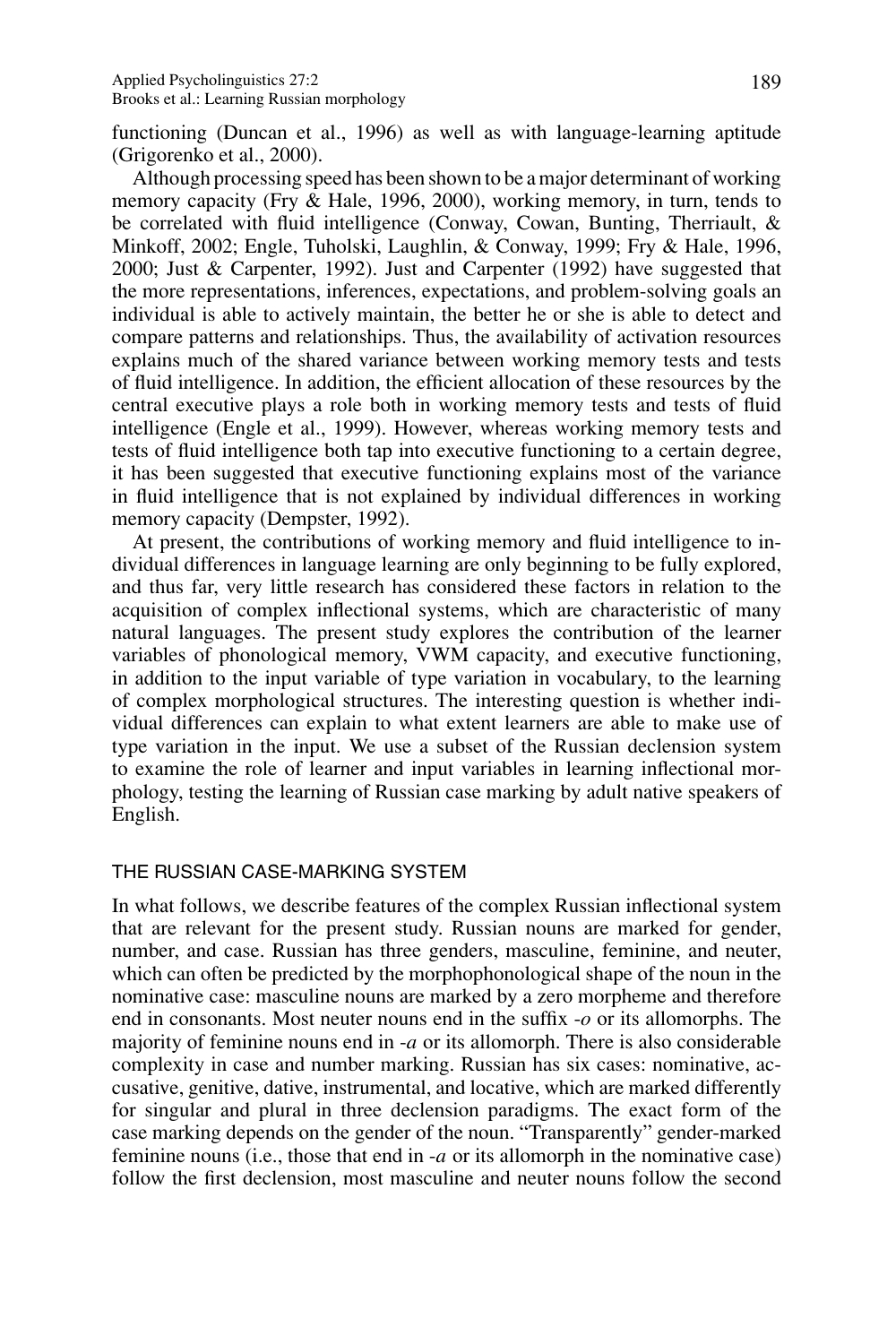declension paradigm, and "nontransparently" gender-marked feminine nouns (i.e., those that end in a palatalized consonant in the nominative case) follow the third declension. In addition, Russian case marking varies with respect to animacy, which affects the marking of the accusative case in masculine nouns. Finally, there is a considerable degree of allomorphy such that the phonological shape of the noun determines the specific variant of the preposition and case marker.

The present experiment examines the acquisition of a portion of this inflectional system, focusing on masculine and feminine nouns in the nominative, genitive, and dative cases. This simplification is necessary for adults to learn any of the basic features of Russian noun morphology in a limited number of language learning sessions. The learners were presented with a picture of the semantic relationship depicted by an elephant moving toward or from an object, and had to answer the question as to where the elephant was going to or where the elephant was coming from. The direction of the movement determined the choice of preposition *ot* [from] (for genitive case) or *k* [to] (for dative case). The specific genitive or dative suffix depends on the gender of the noun: masculine nouns take -*a* in the genitive and -*u* in the dative, feminine nouns take -*y* or its allomorph -*i* in the genitive and -*e* in the dative. Thus, the task that the learners face is a complex one: they have to associate the semantic relationship with the correct preposition, learn which case is required for this preposition, and determine the gender of the noun to select the appropriate suffix.

#### METHOD

#### **Participants**

Sixty adults (43 women, 17 men, age range  $= 17-44$  years) were recruited from Introductory Psychology classes at the College of Staten Island, CUNY, and received extra credit for their participation. None of the participants had any prior experience learning Russian, or any other Slavic language. Participants were pseudorandomly assigned to the three training vocabulary size conditions: because our participants varied considerably in terms of their prior experience with foreign languages, we administered a foreign language background questionnaire and matched participants in the vocabulary size conditions with respect to this measure, resulting in 20 participants with roughly equal numbers of men per condition.

## **Materials**

Eighteen masculine and 18 feminine Russian nouns served as stimuli. These items were used to assemble training vocabularies of 6, 12, or 24 nouns, as well as a testing set of 12 nouns for assessing generalization. The three training sets and the testing set are presented in Appendix A. Each noun was associated with a corresponding line drawing, most of which were taken from the Snodgrass and Vanderwart (1980) set of standardized pictures. Line drawings of each object were presented separately (i.e., for nominative case) and in conjunction with a picture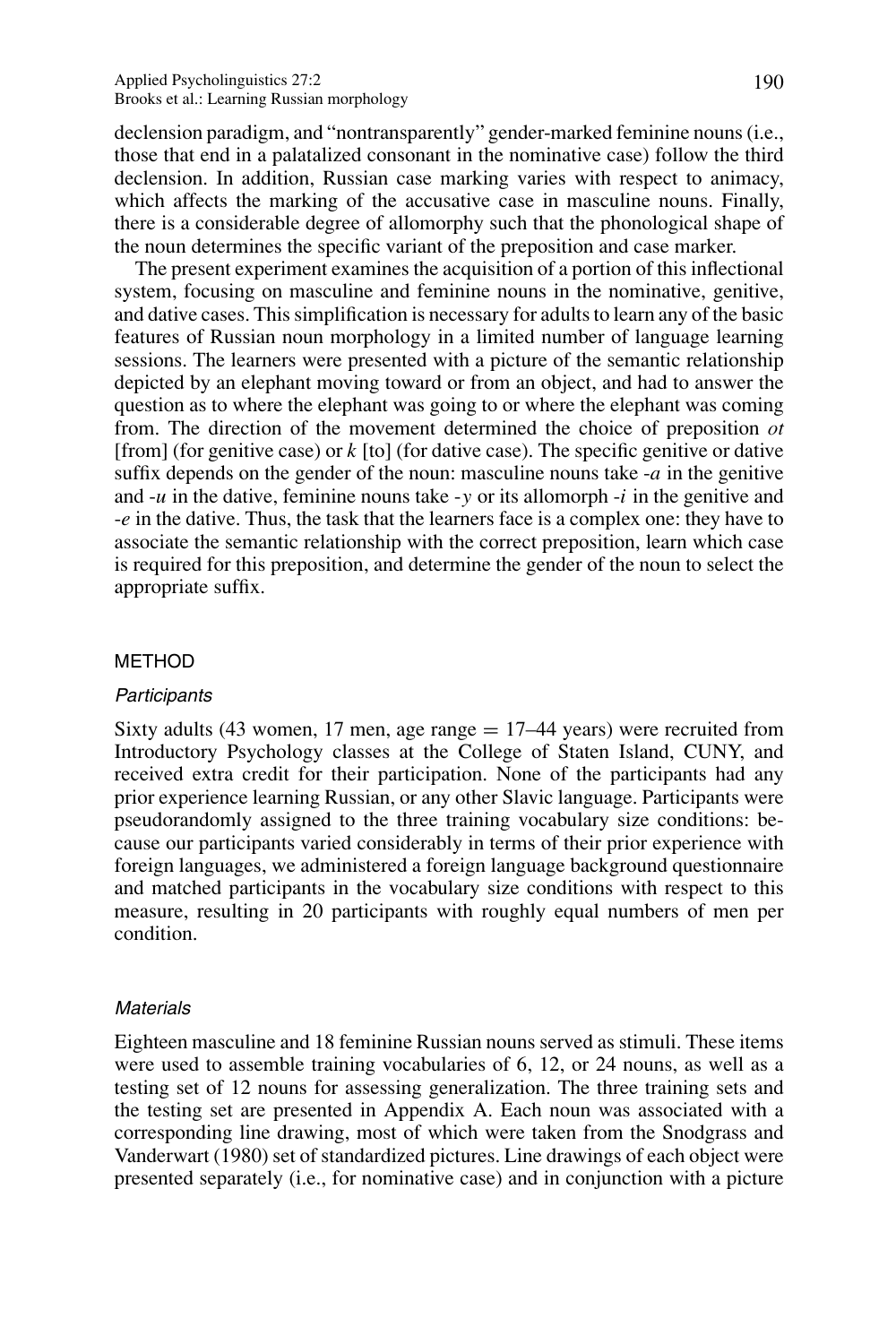

Figure 1. An example of a set of pictures used in the language learning task for nominative, dative, and genitive cases.

of an elephant walking toward the object (i.e., for dative case) or away from the object (i.e., for genitive case). Figure 1 presents an example set of pictures.

# **Procedure**

Language learning task. Participants were tested individually and completed six sessions of training, followed by the test phase. The six training sessions were administered within a span of 14 days, and each lasted 45–60 min. The testing followed the last training session after a short break, and lasted about 15 min. The entire experiment was controlled using PsyScope experimental software (Cohen, MacWhinney, Flatt, & Provost, 1993).

During training and testing, all Russian phrases were presented aurally; participants never saw any words or phrases written in Russian. Participants in each vocabulary size condition received the same numbers of trials per block. What differed across training conditions was the number of repetitions of items within each block: participants in the size 24 condition heard one repetition, participants in the size 12 condition heard two repetitions, and participants in the size 6 condition heard four repetitions of each item per block. Order of trials was randomized for each condition.

Each training session comprised four blocks utilizing different tasks. The tasks were designed to engage learners in different activities while receiving exposure to phrases exemplifying the Russian case marking paradigm.

In Block 1 (Listen and Repeat Task), participants viewed pictures while listening to short dialogues that described the pictures. Each dialogue consisted of a question posed by a male speaker, followed by an answer spoken by a female speaker. Participants were instructed to repeat the answer as spoken by the female, which contained a noun (masculine or feminine) inflected for case (nominative, dative, or genitive). After the participant repeated this phrase, the correct pronunciation was presented again and the participant was asked to repeat it a second time. Participants' responses were tape-recorded. Block 1 comprised 72 randomized trials (24 nominative, 24 dative, 24 genitive). Table 1 presents examples of questions and answers for masculine and feminine nouns for each of the three cases.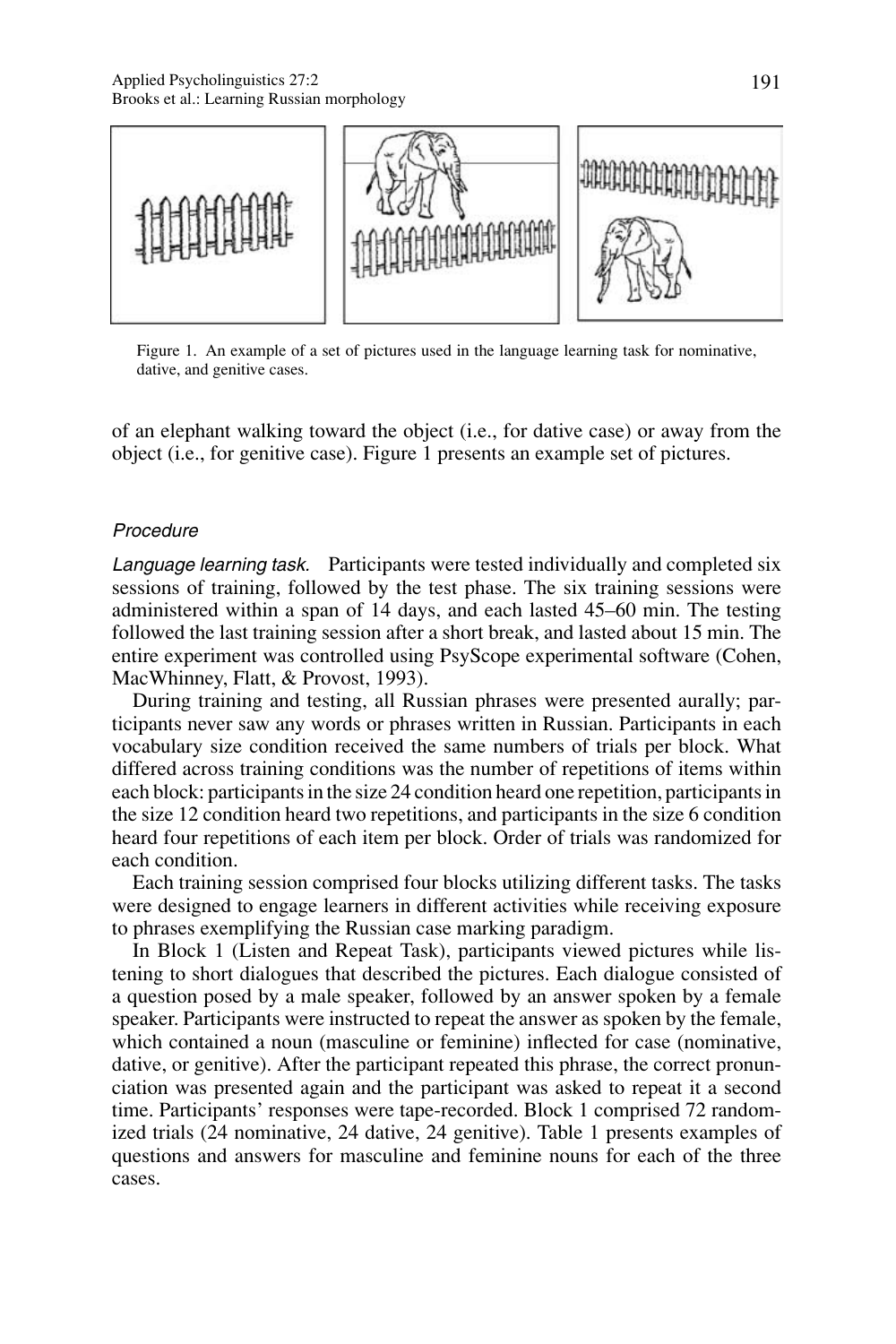In Block 2 (Noun Comprehension Task), participants heard the same dialogues as in Block 1 and were tested on their comprehension of the nouns used in the answers. On each trial, participants viewed two pictures side by side. Both pictures depicted events corresponding to the same case (e.g., for dative case, both pictures showed an elephant walking toward an object). The two pictures differed in terms of which objects were shown. After hearing the dialogue, the participant was instructed to select the picture corresponding to the object mentioned in the dialogue, by pressing the corresponding button on a button box (i.e., left button for left picture, right button for right picture). After the participant made a choice, the phrase containing the case-inflected noun was presented again at the same time as the correct picture was shown. Block 2 comprised 72 randomized trials (24 nominative, 24 dative, 24 genitive). On each trial, the two pictures depicted training vocabulary items of the same gender.

In Block 3 (Case Comprehension Task), participants heard the dialogues for dative and genitive cases and were tested on their comprehension of the Russian prepositions and case marking. Two pictures were shown side by side. Both pictures depicted events involving the same object (e.g., a fence). The picture on the left depicted the elephant walking away from the object (genitive case), and the picture on the right depicted the elephant walking toward the object (dative case). The participant was instructed to listen carefully to the dialogue to find out whether the elephant moves away from or toward the object. After participants made a choice by pressing the corresponding button on a button box (i.e., left button for left picture, right button for right picture), the phrase containing the preposition and case-inflected noun was presented again at the same time as the correct picture was shown. Block 3 comprised 48 randomized trials (24 dative, 24 genitive).

In Block 4 (Case Production), participants' mastery of dative and genitive case marking patterns was probed by requiring them to produce the answers to the previous dialogues. First, to remind the participant of the noun to be case inflected, the picture of the object was presented along with a phrase spoken by the female introducing the noun in the nominative case (e.g., *Eto zabor* [This is fence]). Second, a picture of the elephant going away from or toward the object was shown, and the participant heard the male voice ask the question "To where/From where is elephant going?" After the participant produced a response, the correct response was presented alongside the corresponding picture, and the participant was instructed to repeat the correct answer. Participants' responses were tape-recorded. Block 4 comprised 48 randomized trials (24 dative, 24 genitive).

The procedure for the testing phase was identical to Block 4 of training (case production) except that the 12 new nouns (6 masculine, 6 feminine) were added to test participants' ability to transfer case marking patterns to unfamiliar nouns. Each new noun was tested in both dative and genitive cases, so that the final test comprised 72 trials (48 old items, 24 new items) presented in a randomized order.

At the end of the testing phase, we administered a vocabulary test. The pictures of objects (i.e., the pictures corresponding to nominative case) were presented one at a time (6, 12, or 24 items, depending on the vocabulary size condition) and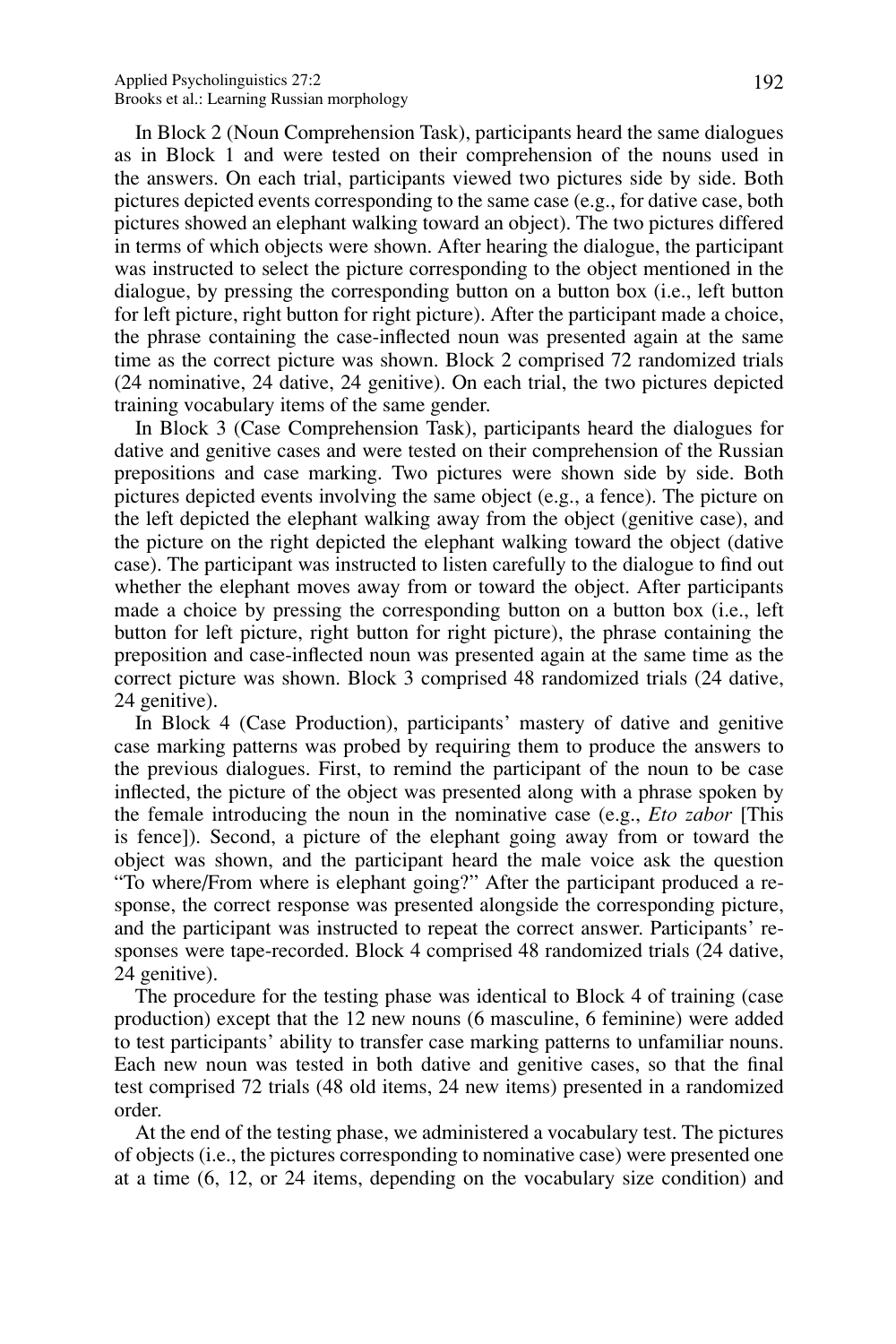the participant was asked to name each picture. No feedback was given. If the participant could not retrieve the name of the picture, they were instructed to say "I don't know" to proceed to the next item.

Measures of individual differences. We administered three tests of individual differences in VWM, phonological memory, and nonverbal intelligence. These tests were administered after the language learning task in sessions 2–4. Order of tests was randomized. VWM was assessed with the Reading Span Task, using materials and procedure as outlined in Daneman and Carpenter (1980). Participants were asked to read aloud a set of unrelated sentences, with each sentence printed individually on an index card. Sentences were read one at a time. After reading a set of sentences, participants were instructed to recall the final word of each sentence in the set. Sentences were presented in sets of increasing size starting with a size of two sentences per set up to a size of five sentences per set. There were 70 sentences in the test, comprising five sets at each set size (two to five sentences). There are two methods of scoring that have been used for the Reading Span task. The first method determines the span (two to five) by checking if the last words have been reproduced correctly for all sentences on a given span level. If participants complete only three out of five items correctly, 0.5 span level is added. The second method simply involves counting the number of correctly reproduced words out of the total of 70. The latter measure has been shown to correlate highly with the former (Shah & Miyake, 1996), but suffers less from a restriction of range, and was therefore chosen for the present analyses.

Phonological memory was assessed using a Non-word Span Task that followed procedures outlined in Baddeley et al. (1998). Participants heard sequences of Russian monosyllabic words repeated in either the same or transposed order. (None of these Russian words served as stimuli in the language learning task.) The sequences of Russian words increased in length over successive trials, and the participants were asked to identify the two sequences as either the same (e.g., *vid*, *trud, bog, sneg ... vid, trud, bog, sneg*) or as different (e.g., *luch, cvet, boj, khleb ... luch, boj, cvet, khleb*). In the different trials, the order of two adjacent Russian words was reversed. Sequences increased in length starting with a size of three words per sequence up to a size of eight words per sequence. Eight randomized trials were presented at each length (four in the same order, four in a different order) for a total of 48 trials.

Participants also completed the Cattell Culture-Fair Test of Nonverbal Intelligence, Scale 3, Form A (Cattell, 1971). Students were given four sets of multiplechoice problems. Each test set started with several example problems, and then progressed with problems of increasing difficulty. Participants were instructed to solve as many problems as they could in the allotted time (ranging from 2.5 to 4 min/problem set). Two of problem sets (series and matrices) involved selecting an abstract geometric stimulus (from six alternatives) to complete a series or pattern (matrix). One problem set (classification) required the participant to identify which two out of five stimuli were alike in some way (i.e., different from the other three). The last problem set (conditions/topology) required the participant to select a stimulus (out of five alternatives) that matched a standard condition with respect to the placement of a dot among geometric forms.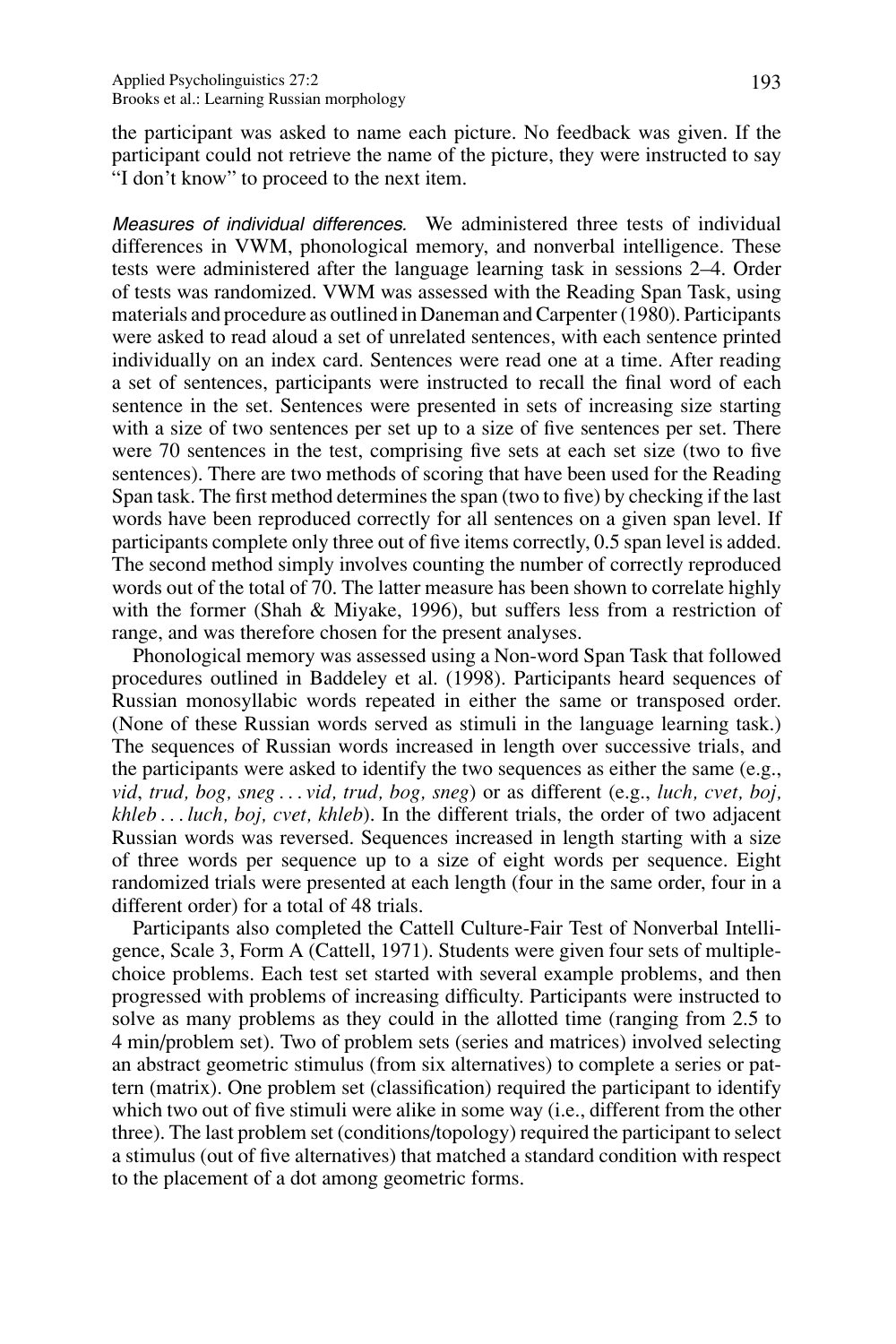|                        |                           | Vocabulary Size           |                           |  |
|------------------------|---------------------------|---------------------------|---------------------------|--|
|                        | h                         | 12                        | 24                        |  |
| Old items<br>New items | 88.5 (10.2)<br>42.1(16.3) | 78.4 (14.9)<br>40.8(18.3) | 66.5(25.7)<br>47.3 (27.9) |  |

Table 2. *Percentage of correct case inflections for old and new items as a function of vocabulary size group (N* = *20/group)*

*Note:* Standard deviations are in parentheses.

## RESULTS

#### Overall task performance

The crucial outcome measure in this study is participants' performance in the testing session administered after the six training sessions. Responses were analyzed with respect to whether participants produced the correctly inflected form of the noun.1 Responses were coded as errors if participants used the wrong noun, used the wrong preposition (e.g., *ot zabora* instead of *k zaboru*) or repeated the phrase containing the noun in nominative case (e.g., *eto zabor* instead of *k zaboru*), or used an incorrect suffix (e.g., *k zabore* instead of *k zaboru*) or no suffix at all as in the masculine nominative that ends in a consonant (e.g., *k zabor* instead of *k zaboru*).

Table 2 summarizes case-marking accuracy for old and new items in the testing session for each of the three vocabulary size conditions. A 2 (Familiarity: old vs. new items)  $\times$  3 (vocabulary size: 6, 12, 24) mixed-type analysis of variance (ANOVA) conducted on the percentage of trials correct yielded a main effect of familiarity,  $F(1, 57) = 293.2$ ,  $p < .001$ , as well as a significant interaction between familiarity and vocabulary size,  $F(2, 57) = 16.0, p < .001$ . This indicates that, at the end of training, accuracy in producing correct case marking for the old items was much greater than for the new items. To tease apart the interaction, separate one-way ANOVAs were conducted for old and new items. For old items, there was a significant effect of vocabulary size condition,  $F(2, 57) = 7.4$ ,  $p < .01$ . Performance in the Size 24 condition was significantly worse than in the Size 6 and the Size 12 conditions (Fisher's protected least significant difference [LSD]: Size 6 vs. Size 24,  $p < .001$ ; Size 12 vs. Size 24,  $p < .05$ ). This effect of vocabulary size condition for old items is not altogether surprising, and merely indicates that participants in the Size 24 condition, who had more items to master, performed worse than those exposed to smaller training sets with more item repetition. Clearly, having to remember the inflections for 24 items, given many fewer repetitions, was difficult for our participants!

If a critical mass of vocabulary is crucial for enabling learners to generalize case marking patterns to new items then we would expect an effect of vocabulary size in the new items such that larger input vocabularies are associated with better performance. This is not what the data show. A one-way ANOVA testing the effect of condition for just the new items revealed no significant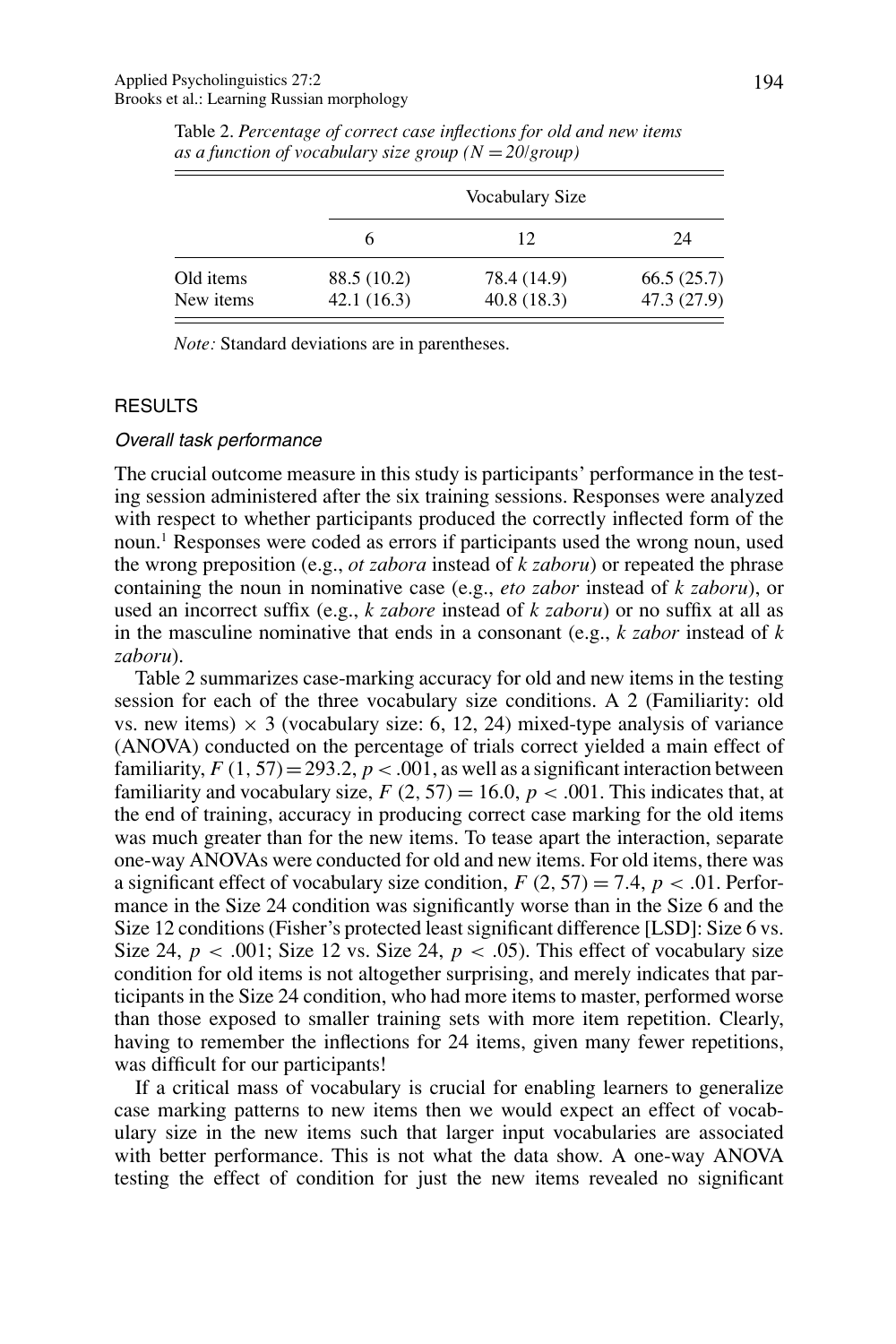|                           | M    | SD   | Range     |
|---------------------------|------|------|-----------|
| Vocabulary size $= 6$     |      |      |           |
| Non-word Span (out of 40) | 29.2 | 2.9  | $25 - 35$ |
| Reading Span (out of 70)  | 46.1 | 12.9 | $20 - 67$ |
| Cattell Culture-Fair Test | 23.6 | 4.6  | $15 - 31$ |
| Vocabulary size $= 12$    |      |      |           |
| Non-word Span (out of 40) | 30.1 | 3.4  | $20 - 34$ |
| Reading Span (out of 70)  | 46.8 | 5.6  | $39 - 63$ |
| Cattell Culture-Fair Test | 22.6 | 4.9  | $14 - 31$ |
| Vocabulary size $= 24$    |      |      |           |
| Non-word Span (out of 40) | 29.3 | 3.6  | $19 - 35$ |
| Reading Span (out of 70)  | 43.8 | 10.8 | $21 - 66$ |
| Cattell Culture-Fair Test | 23.6 | 6.0  | $9 - 33$  |

Table 3. *Means, standard deviations, and ranges of the three measures of individual differences for each vocabulary size group (N* = *20/group)*

effect  $(F < 1)$ . This finding is at odds with the results of Gomez (2002), who observed a clear advantage of larger vocabulary size on learning grammatical dependencies in an artificial language. In the next section, we will explore whether this null effect arises from collapsing over learners with very different abilities.

## Exploring individual differences

Table 3 presents the means, standard deviations, and ranges for the measures of Non-word Span, Reading Span, and Culture-Fair IQ in the three vocabulary size groups. One-way ANOVAs with vocabulary size as between-subjects variable showed that the three groups did not differ with respect to any of the individual differences measures (all *Fs <* 1). We then computed correlations between the three measures for the entire sample, which revealed only a significant correlation between Non-word Span and Culture-Fair IQ Test scores  $(r = .33, p < .05,$  $N = 60$ , suggesting that both measures tap into some shared component. We will return to this somewhat unexpected finding below. The correlation between Reading Span and Culture-Fair IQ test scores failed to reach significance (*r* = *.*13,  $N = 60$ ,  $p = .31$ , as did the correlation between Reading Span and Non-word Span  $(r = .19, N = 60, p = .16)$ .

To gain a better understanding of the participants' overall difficulty in generalizing case agreement to new items, we explored the relationship between the three measures of individual differences (Non-word Span, Reading Span, and Culture-Fair IQ), and performance in the testing session. Table 4 presents the correlations between the individual differences measures and performance on old and new items for each of the three vocabulary size conditions. These correlations show that both Reading Span and Culture-Fair IQ are positively correlated with performance on the old and new items in the Size 24 condition. This result suggests that in the Size 6 and 12 conditions the amount of noun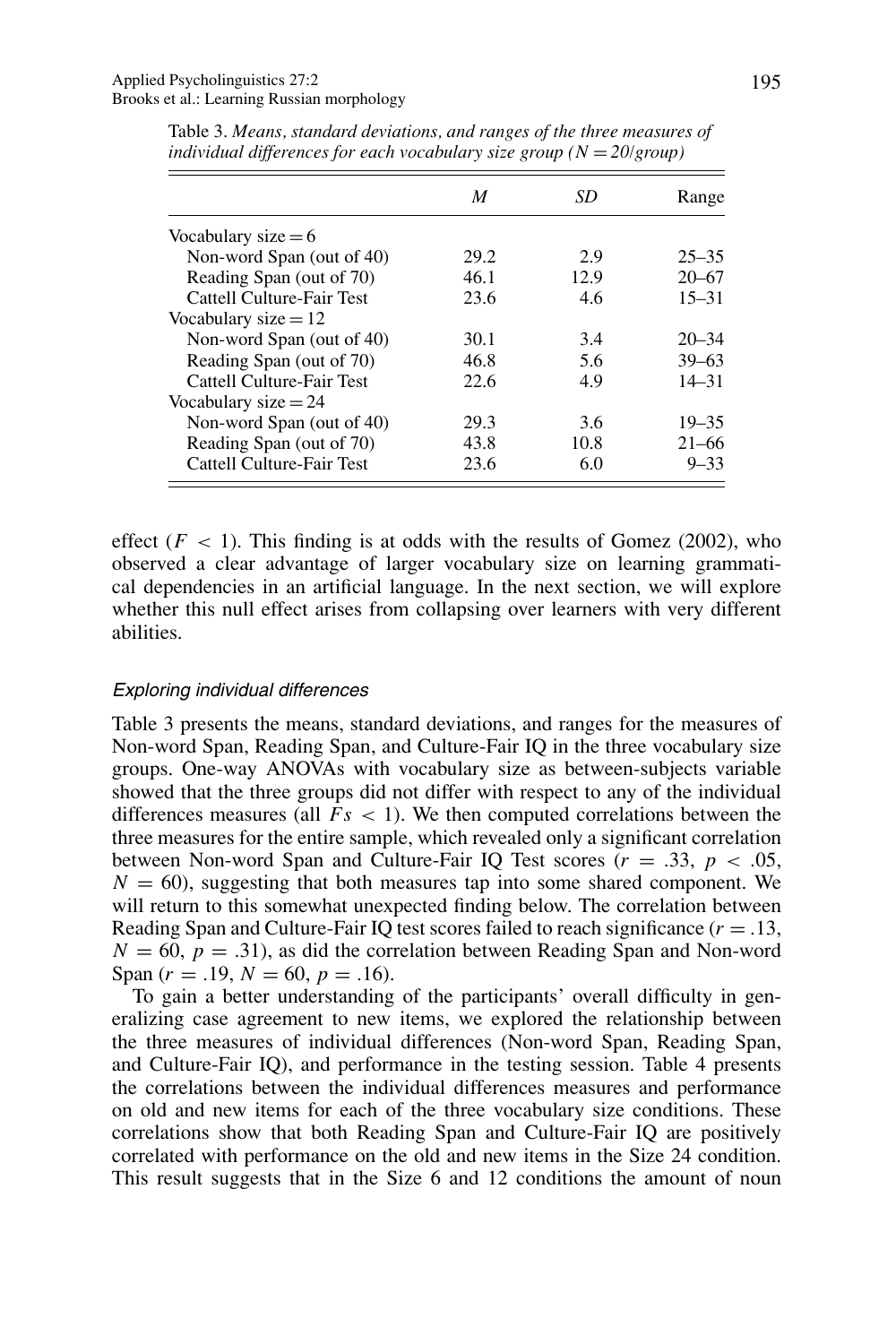|                 | Vocabulary Size |        |         |
|-----------------|-----------------|--------|---------|
|                 | 6               | 12     | 24      |
| Old items       |                 |        |         |
| Non-word Span   | .28             | .00    | .26     |
| Reading Span    | .15             | $-.12$ | .69**   |
| Culture-Fair IO | .30             | .17    | $.67**$ |
| New items       |                 |        |         |
| Non-word Span   | $-.05$          | .00    | .38     |
| Reading Span    | $-.16$          | $-.19$ | $.53*$  |
| Culture-Fair IO | .24             | .29    | $.69**$ |

Table 4. *Correlations between performance on old and new items and the measures of individual differences in the three vocabulary size groups*  $(N = 20/\text{group})$ 

$$
*p < .05. **p < .01.
$$

exemplars provided was not sufficient to learn and generalize the case marking regularities, regardless of IQ or VWM capacity. However, performance in the Size 24 condition suggests that a larger vocabulary alone is not sufficient to generalize the regularities to new items and that certain individual prerequisites, as measured by Culture-Fair IQ and Reading Span, are required to be able to make use of the input.

To investigate what these individual prerequisites might be, and to determine the unique contributions of each variable over and above the contributions of the other variables, we performed a simultaneous regression with Reading Span and Culture-Fair IQ as predictor variables in the Size 24 condition. This analysis showed that both variables made independent contributions to performance in the old items (Reading Span: *β* = *.*50, *p<.*01; Culture-Fair IQ: *β* = *.*47, *p<.*01), but that Reading Span did not make an independent contribution over and above Culture-Fair IQ in the new items (Reading Span:  $\beta = .30$ ,  $p = .10$ ; Culture-Fair IQ:  $\beta = .57$ ,  $p < .01$ ). Because Reading Span and Culture-Fair IQ share components associated with attention allocation and executive functioning, these findings can be interpreted as follows: the independent contributions of Reading Span and Culture-Fair IQ in predicting performance on the old items in the Size 24 condition suggest that both the executive component measured by the Culture-Fair IQ Test as well as the storage component measured by the Reading Span task contribute to task performance. Thus, learning the case marking paradigm of 24 nouns over six sessions requires both storage capacity as well as the ability to effectively allocate attention, and it is the learners that score low on both measures that fail to extract the regularities from a vocabulary of 24 nouns. In the new items, which do not have to be memorized, the ability to allocate attention efficiently to the various task components becomes even more crucial. This is why the Reading Span task does not make an independent contribution to explaining performance in the new items. Note that although none of the correlations with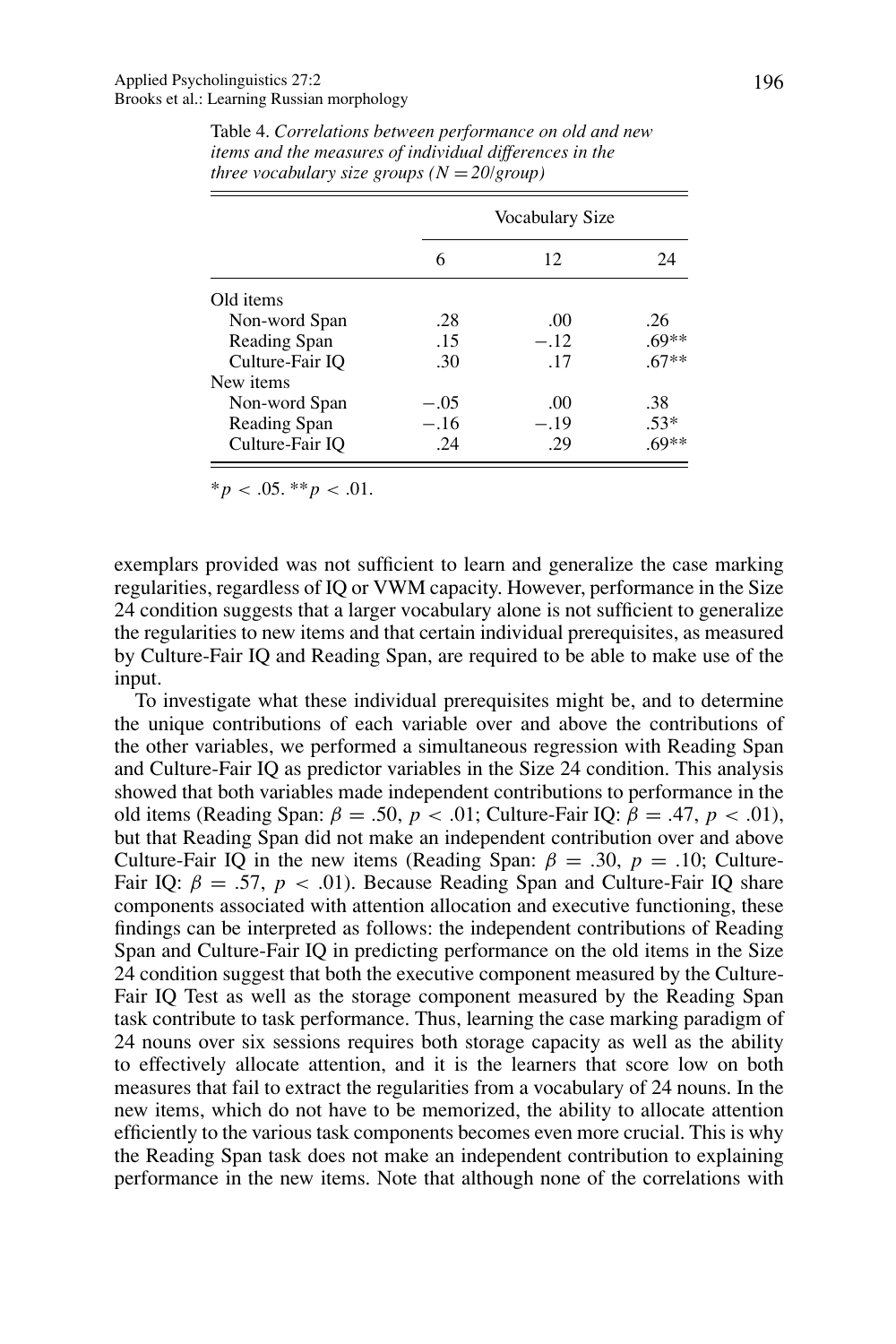the Non-word Span were significant, the pattern of association was in the same direction.

Another way of conceptualizing this finding is to perform a median split of participants on Culture-Fair IQ scores, and to examine the effect of vocabulary size in the high and low IQ groups. The median Culture-Fair IQ was 24 items correct (i.e., equivalent to a standardized IQ score of 111; Cattell & Cattell, 1973), there were 28 participants below this median, and 24 above. (The remaining eight participants performed at the median and were therefore dropped from this analysis.) Performance in the old and new items as a function of vocabulary size and IQ group is depicted in Figure 2. A 2 (IQ group: high vs. low)  $\times$  3 (Vocabulary Size: 6, 12 vs. 24) ANOVA on performance in the old items yielded a main effect of vocabulary size,  $F(2, 46) = 12.5$ ,  $p < .001$ , a main effect of IQ group,  $F(1, 46) = 21.4$ ,  $p < .001$ , and a significant interaction between vocabulary size and IQ group,  $F(2, 46) = 6.7$ ,  $p < .01$ , which is depicted in the upper panel of Figure 2. As we already have discussed the main effect of vocabulary size above, we will focus here on the interaction with IQ group. For old items, performance decreased markedly for the below-median IQ group with increased vocabulary size. A one-way ANOVA in the below-median IQ group showed a main effect of vocabulary size,  $F(2, 25) = 12.3$ ,  $p < .01$ . Post hoc tests using Fisher's protected LSD showed that performance in the Size 24 group was significantly worse than performance in the Size 6 and Size 12 groups ( $p < .01$ ). Even though performance in the Size 6 group was slightly better than performance in the Size 12 group, this difference fell short of significance ( $p = .1$ ). In contrast, the abovemedian group showed strong performance regardless of vocabulary size condition, averaging 87% correct across groups. A one-way ANOVA in the above-median IQ group showed no effect of vocabulary size. The performance in the high- and low-IQ groups differed significantly only in the Size 24 condition,  $t(14) = 4.0$ ,  $p < .01$  (with Bonferroni correction), but not in the Size 6 and Size 12 conditions, confirming the earlier finding about the relationship between Culture-Fair IQ and performance in the old items in the Size 24 condition.

For the new items, it was crucial that a similar ANOVA yielded a main effect of IQ group,  $F(1, 46) = 18.7$ ,  $p < .001$ , as well as a significant interaction between IQ group and vocabulary size,  $F(2, 46) = 4.6$ ,  $p < .05$ , which is depicted in the lower panel of Figure 2. The main effect of vocabulary size was not significant, *F <* 1. One-way ANOVAs in the two IQ groups separately showed that the effect of vocabulary size fell short of significance,  $F(2, 25) = 2.0$ ,  $p = .1$  in the belowmedian IQ group, and  $F(2, 21) = 2.9$ ,  $p = .08$  in the above-median IQ group. Post hoc tests did not reveal any significant differences between vocabulary sizes in the below-median IQ group. In the above-median IQ group, post hoc tests showed that performance in the Size 24 group was significantly better than performance in the Size 6 group ( $p < .05$ ), whereas performance for the Size 12 group did not differ from either Size 6 or Size 24 groups. Bonferroni corrected comparisons between the two IQ groups for each vocabulary size condition revealed that low IQ learners performed worse than high IQ learners in the Size 12 condition,  $t(14) = 3.0$ ,  $p < .01$ , and in the Size 24 condition,  $t(14) = 3.8$ ,  $p < .01$ , but not in the Size 6 condition. This confirms that only the high IQ learners were able to benefit from greater input variability.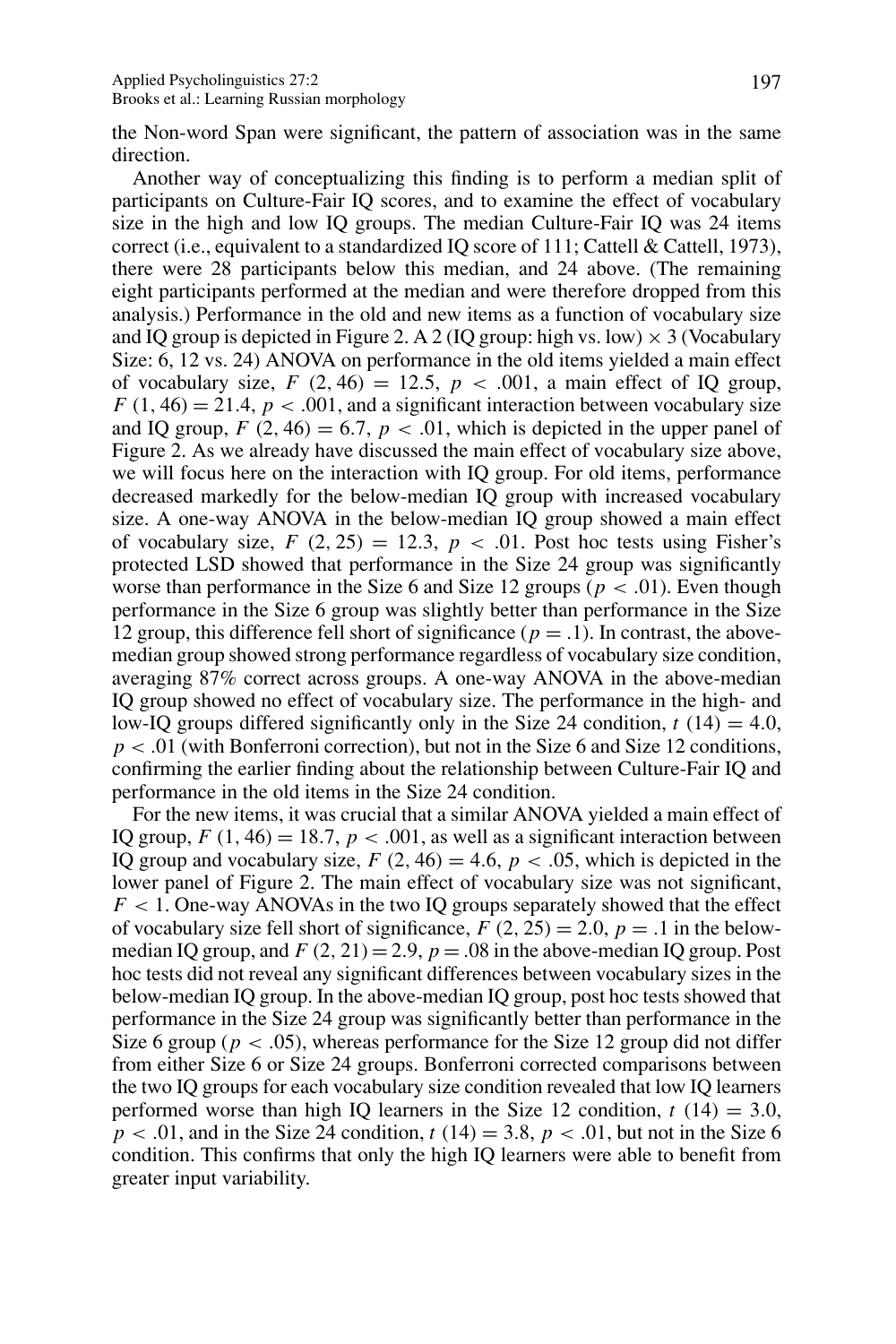

Figure 2. The percentages correct for old and new items as a function of Culture-Fair IQ and vocabulary size group. Error Bars show 1 *SEM*.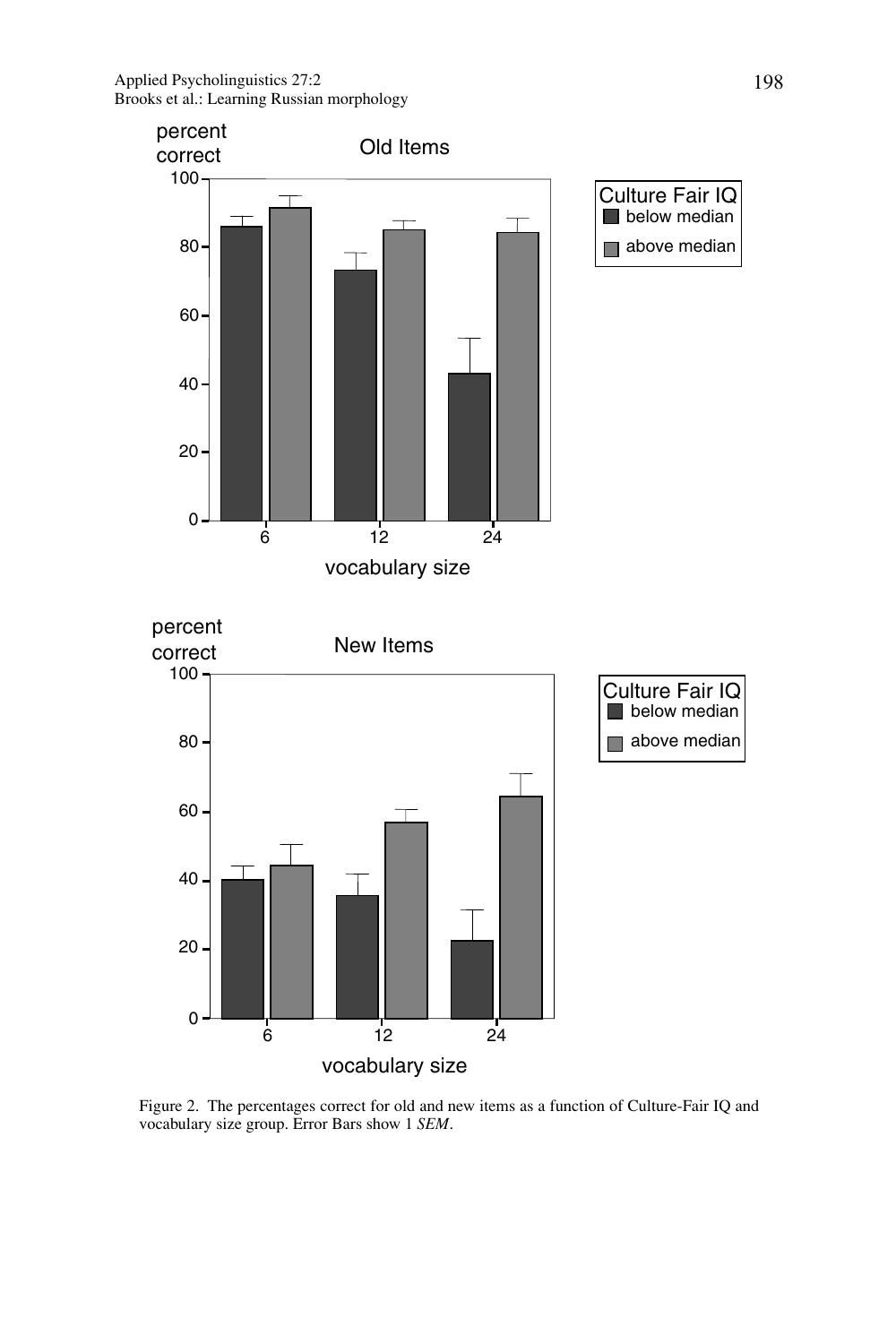|                                    |                          | Vocabulary Size          |                            |  |
|------------------------------------|--------------------------|--------------------------|----------------------------|--|
|                                    |                          | 12                       | 24                         |  |
| Below median IQ<br>Above median IQ | 97.0(6.7)<br>87.0 (13.9) | 80.8 (24.5)<br>97.2(6.8) | 52.4 (18.9)<br>79.2 (14.9) |  |

Table 5. *Mean percentage of correctly recalled nouns as a function of vocabulary size and Culture-Fair IQ*

*Note:* Standard deviations are in parentheses.

#### Vocabulary test performance

To determine how well the participants were able to remember the Russian words, we counted the percentage of correctly recalled items in the Vocabulary Test administered at the last session. Because many participants had problems with pronunciation of the unfamiliar Russian phonology, correct recall was coded liberally: if the initial phoneme as well as the basic shape of the word stem resembled the original Russian word, the item was classified as correctly recalled. Table 5 summarizes the percentage of correctly recalled nouns for each of the three vocabulary size conditions for learners with above- and below-median Culture-Fair IQ. A 3 (Vocabulary Size: 6, 12, 24)  $\times$  2 (Culture-Fair IQ: below vs. above) mixed-type ANOVA yielded a main effect of vocabulary size,  $F(2, 46) = 13.6$ ,  $p < .001$ , a main effect of Culture-Fair IQ,  $F(1, 46) = 6.1$ ,  $p < .05$ , as well as a significant interaction,  $F(2, 46) = 6.4$ ,  $p < .01$ . Post hoc tests using Fisher's protected LSD showed that participants in the Size 24 group performed worse than participants in the Size 6 and Size 12 groups ( $p < .001$ ).

As expected, vocabulary recall was better the smaller the number of nouns in the learning set that had to be remembered. Apparently, the participants in the Size 6 and Size 12 conditions had no problems recalling the nouns, but in the Size 24 group, participants with above-median IQ recalled significantly more nouns than participants with below average IQ ( $p < .01$ ).

# Error analyses

In the final part of this section we will present a more detailed analysis of the kinds of errors committed in the different vocabulary size conditions to understand what aspects of learning are affected by vocabulary size and by the individual differences in executive functioning. We classified the errors according to the following categories, which correspond to the task components described earlier: (a) noun repetition errors were responses in which participants produced the wrong noun regardless of whether this noun was used with the right preposition or whether it was correctly inflected. These errors indicated that the participant was not able to reproduce the basic phonological shape of the target noun. (b) Preposition errors were responses in which participants repeated the phrase with the noun introduced in the nominative case (e.g., they produced *eto zabor* instead of *k zaboru*) or else they produced the wrong preposition (e.g., they produced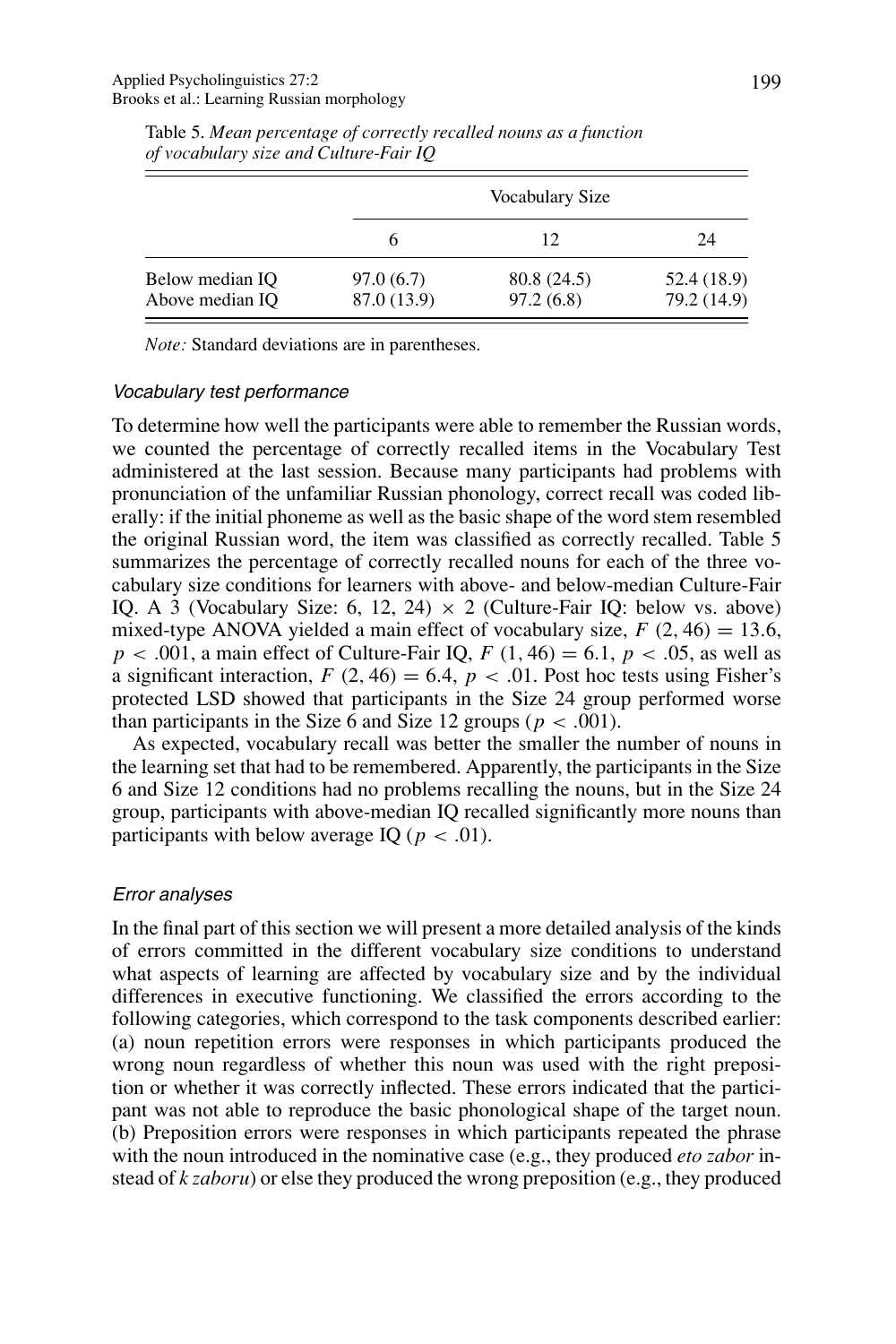#### Applied Psycholinguistics 27:2 200 Brooks et al.: Learning Russian morphology

*ot zabora* instead of *k zaboru*). These errors indicated that the participant was not able to select the appropriate preposition associated with the question and the direction of movement in the picture, thus indicating basic difficulties in learning to produce the correct prepositions in appropriate contexts. The overwhelming majority of these errors involved repetition of the nominative form. (c) Withinparadigm errors were responses in which participants selected the alternative case marker for a particular noun, for example, producing *ot zaboru* instead of *ot zabora* or *k zabora* instead of *k zaboru*. These errors indicated that the participant had learned the gender of the noun but was confusing the dative and genitive case markers. That is, the participant seemed to have learned how to inflect the particular noun, but was incorrect in selecting the form appropriate for the required case. (d) Inflection errors (not otherwise specified) were responses in which participants produced the appropriate preposition, followed by the noun in the nominative case, or else inflected with any inflection besides the genitive or dative marker appropriate for that particular noun. Unfortunately, due to the existence of inflectional syncretism in the Russian paradigm (i.e., the inflection -*a* is ambiguous between feminine-nominative and masculine-genitive) it was essentially impossible for us to characterize the source of many of these errors. For example, if a participant produced *ot zvezda* instead of *ot zvezdy*, we could not ascertain whether the -*a* inflection was an instance of feminine-nominative (i.e., correct gender, wrong case) or masculine-genitive (i.e., wrong gender, correct case). If a participant produced *ot zabor* instead of *ot zabora*, we could not determine the extent of their knowledge of the gender classification of the noun.

Figure 3 shows the distribution of error types in the three vocabulary size conditions for participants with below-median and above-median Culture-Fair IQ scores in the old items. The main observation here is that the larger error rates in the below-median IQ group are mainly due to a failure to select the correct preposition. It appears that, when learners are confronted with variability in the input, low attentional capacity undermines the learning process already at a very basic level: these participants had considerable difficulties in associating the direction of the movement, and the associated question, with the correct preposition. Note that each training session devoted an entire block of trials (Block 3) to testing participants' ability to distinguish the dialogues for dative and genitive cases. Yet still, some of the participants failed to acquire the very basic associations between prepositions and depicted events, as measured in their productions. What are the repercussions of this basic learning difficulty? Figure 4, which presents error types for new items, shows that in the Size 24 condition, below-median IQ participants still exhibited a considerable proportion of preposition errors. In contrast, the above-median IQ participants had no problems in learning the prepositions, and were able to focus their attention on selecting the appropriate case markers.<sup>2</sup>

#### **DISCUSSION**

The present work addressed two main questions: first, how does the frequency of patterns in the input affect the learning of complex inflectional systems in adult L2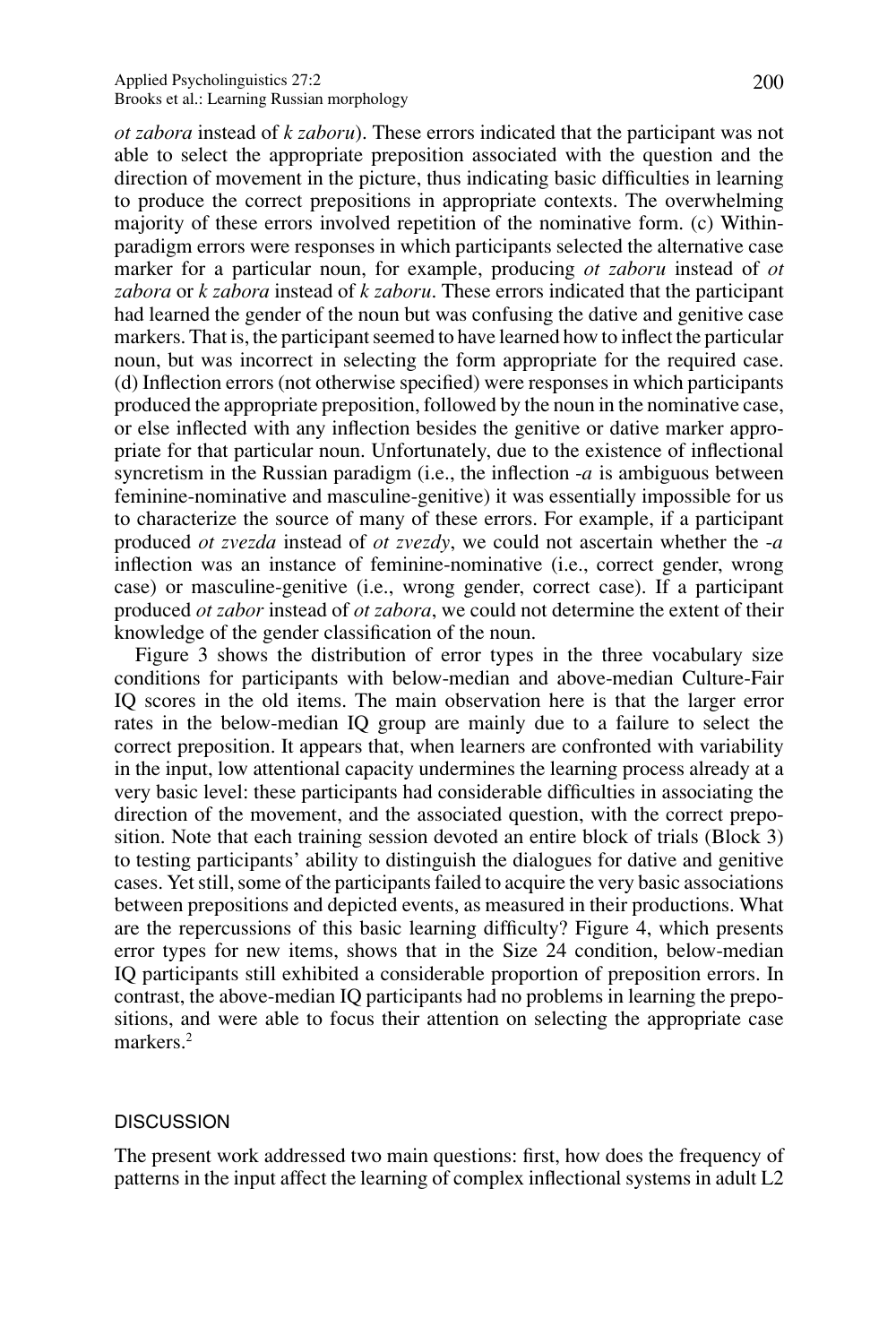

Figure 3. The distribution of error types for old items for participants with below-median and above-median Culture-Fair IQ scores as a function of vocabulary size group.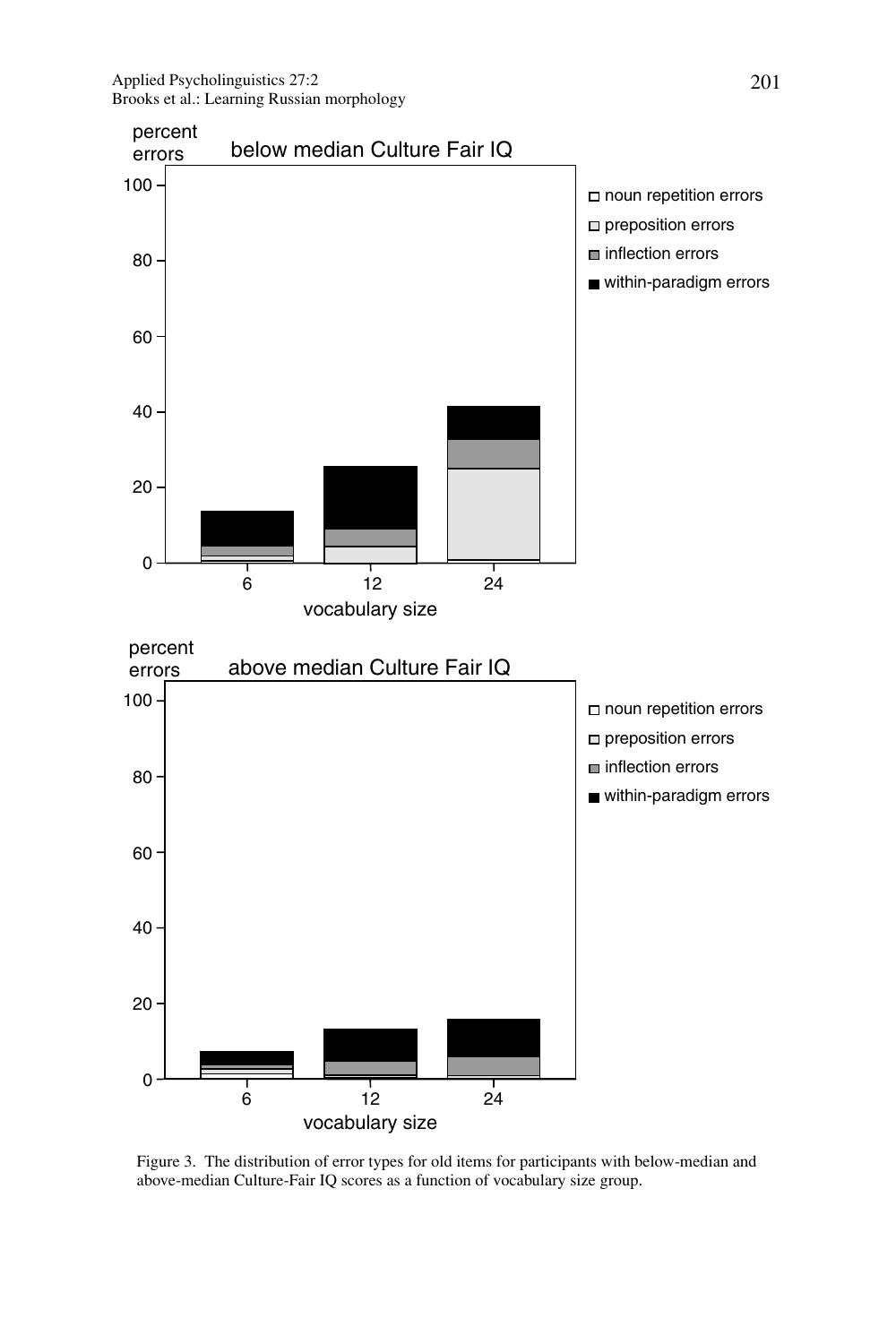Applied Psycholinguistics 27:2 202 Brooks et al.: Learning Russian morphology



Figure 4. The distribution of error types for new items for participants with below-median and above-median Culture-Fair IQ scores as a function of vocabulary size group.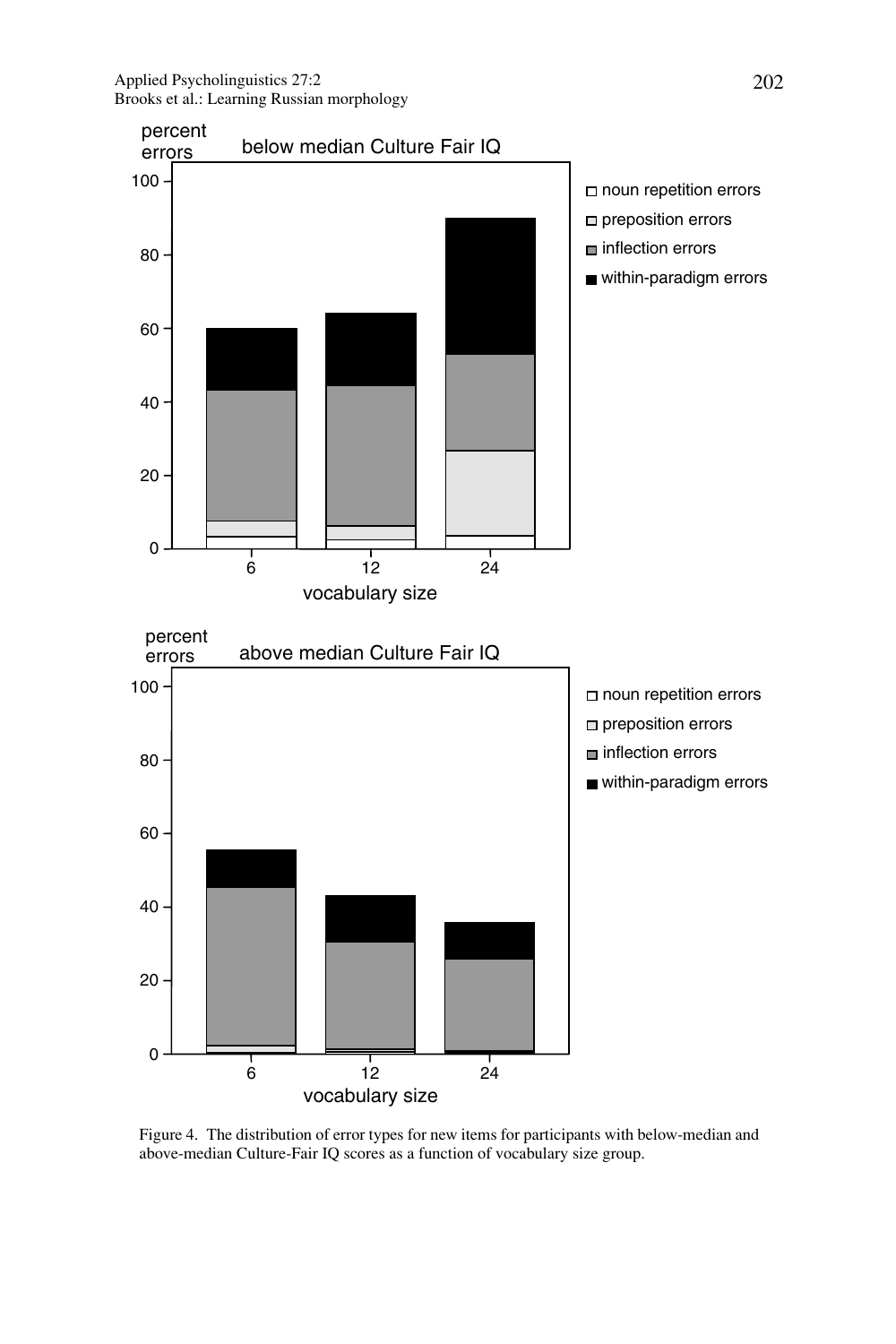learners? In the present study, we trained adult L2 learners extensively on a subset of Russian noun morphology, and tested their ability to inflect the nouns presented during training as well as new nouns as a measure of generalization. During training, the overall frequency of the inflectional patterns was held constant in the input (i.e., all participants received the same number of learning trials), which allowed us to test the effect of variation in type frequency on learning of Russian case marking patterns. Our hypothesis was that increased type frequency would facilitate generalization by forcing learners to construct categories that were general enough to provide coverage for all items instantiating the inflectional patterns in the input. Our second question was whether individual differences in basic information processing capabilities would affect learners' ability to extract the inflectional patterns present in the input. Although studies of individual differences (e.g., Kane & Engle, 2002; Miyake, 2001; Miyake, Friedman, & Emerson, 2000; Price, 2004) are receiving increased attention in education and in cognitively oriented basic research, relatively little is known about the mechanisms by which individual differences in cognitive capabilities influence language learning in general, and morphology learning in particular.

Our main finding was that adult L2 learners varied greatly in their ability to benefit from richer input in the context of learning a complex inflectional paradigm: although a larger training vocabulary was crucial for generalization, it could only be acquired and utilized by learners who possessed sufficient attentional resources to handle the rich input. High IQ learners acquired more vocabulary in the Size 24 group (in comparison to the low IQ group), which resulted in their having access to a broader database for extracting inflectional regularities. Thus, in adult L2 learners, the effect of a critical mass on morphology learning (Marchman & Bates, 1994) appeared to be mediated by the learner's ability to expend cognitive effort and to allocate attention to the various components of the learning task. This is an important addition to the results obtained by Gomez (2002), who showed that generalization of nonadjacent dependencies to novel items in an artificial language was only possible in learners exposed to a large enough vocabulary. Our study demonstrates that when it comes to learning a morphologically rich language, the situation is considerably more complex. Learners are faced with variability on various levels, and have to solve multiple categorization problems such as mapping morphosyntactic patterns to differences in meaning, categorizing words according to grammatical categories, discovering the domain of application for different inflectional paradigms, detecting allomorphic variation, and learning to ignore it in syntactic categorization. Handling all these categorization tasks is complicated by the unfamiliar phonotactics of the L2, which impairs the detection of phonological characteristics associated with the various morphosyntactic patterns, and last but not least, by the articulatory difficulties associated with producing phonotactically unfamiliar words.

In the present task, learning the complex Russian inflectional patterns involved a number of components, and we discovered that Culture-Fair Nonverbal IQ strongly predicted learners' success. The most basic task component involved learning to associate one of two Russian prepositions with a question about, and depicted direction of, an elephant's movement. Importantly, learners with low Culture-Fair IQ scores, when faced with a large amount of variability in the input,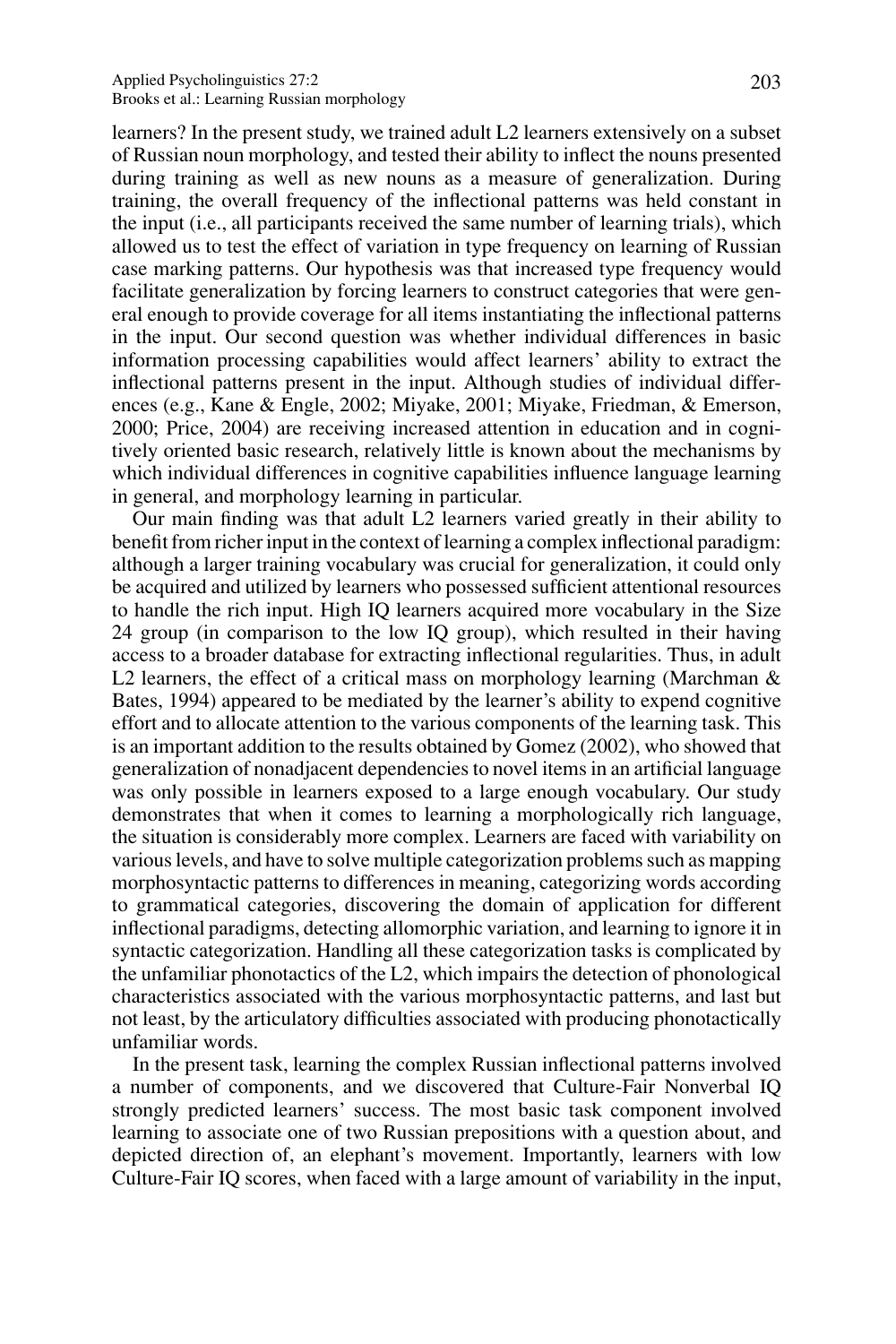often failed to register even the most basic dependencies between the prepositions and the questions/pictures, and that failure affected both the old and the new items (see "preposition" errors in Figures 3 and 4). The next task component involved learning to associate the Russian prepositions with the case-marking vowel endings of the nouns. Case marking in Russian, however, depends not only on the direction of the movement expressed by the preposition, but also on the gender of the noun. Thus, to select the correct case suffix, learners had to first identify noun gender. In our study, we used masculine and feminine nouns belonging to the so-called first and second Russian declensions. Gender category membership was always transparently marked in the nominative case to facilitate the learning of the gender categories (Brooks et al., 1993; Kempe & Brooks, 2001). That is, all feminine nouns ended in -*a* and all masculine nouns ended in consonants. Unfortunately, a limitation of the present study is that we simply do not know how well the underlying gender categories were learned, due to the presence of inflectional syncretism precluding fine-grained analysis of error types. A better design for future studies would be to include other measures of gender learning (e.g., adjective–noun agreement) that are not affected by inflectional syncretism.

The final task component consisted of selecting the right suffix for the target case within the gender category. Overall, the "within-paradigm" errors (see Figures 3 and 4) were more prevalent in below-median IQ group than in the above-median IQ group. Thus, the low-IQ participants typically exhibited greater difficulties in learning the prepositions, and in learning to associate the right case suffixes with the appropriate contexts within each gender category. Further work is needed to determine the extent to which the observed failures to learn in the low-IQ and small set size groups were related to particular aspects of the linguistic system being trained, and whether similar findings would obtain in adults exposed to a different language.

Although Culture-Fair IQ turned out to be the strongest predictor of individual differences in the observed benefits of increased type variability in learning Russian case-marking patterns, Reading Span scores also correlated with success in learning for the vocabulary size 24 condition. Regression analyses showed that, for new items, Reading Span did not predict significant unique variance in performance after the effect of Culture-Fair IQ was removed. This makes it likely that the contribution of Reading Span to success in generalizing Russian case marking involved executive components in common with the Culture-Fair Test. The Non-word Span Test of phonological memory, although found to be moderately correlated with the Culture-Fair Test, fell short of significance in predicting learning success for the vocabulary size 24 condition. These results, taken together, suggest that there might be considerable overlap across our three predictor tasks in the variance components predictive of successful grammar learning in individuals exposed to highly diverse vocabulary. We speculate that these tasks differ with respect to at least two dimensions: first, Culture-Fair, Reading Span, and Non-word Span tests differ with respect to the involvement of language production. Thus, Culture-Fair and Non-word Span do not require explicit language production, whereas Reading Span does. Second, performance on the Reading Span task may reflect the disruptive effects of articulatory suppression on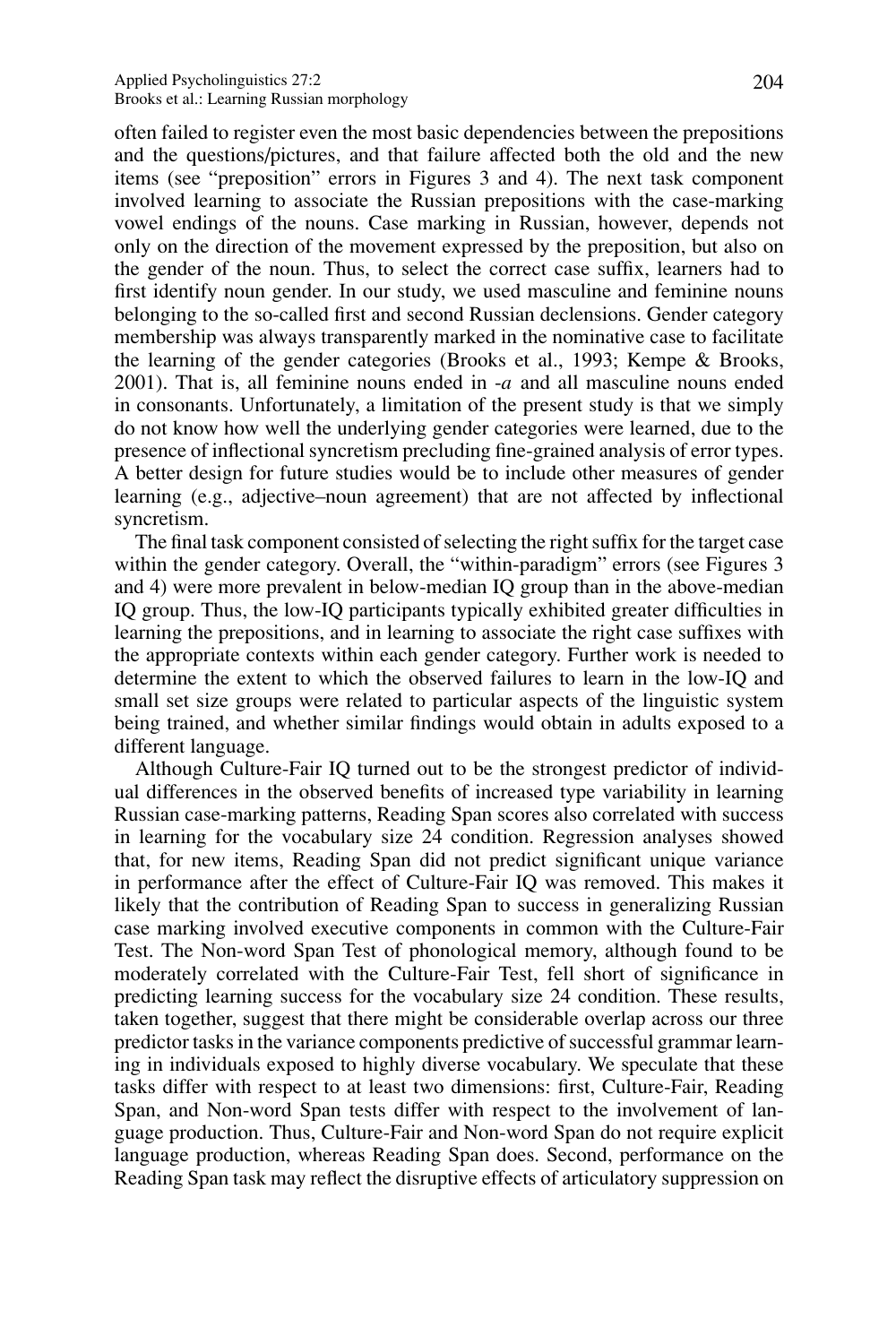#### Applied Psycholinguistics 27:2 205 Brooks et al.: Learning Russian morphology

verbal memory (Hupet, Desmette, & Schelstraete, 1997). These differences in task requirements may explain the lack of a correlation observed between the Reading Span task and the other two predictor tasks. In addition, the three tasks differ in the extent to which focused modulation of attention is required. Extracting complex morphosyntactic regularities from the input in the way described above requires executive involvement, which is a central component of the Reading Span task and, to an even greater extent, the Culture-Fair IQ test. Clearly, additional studies are needed with larger samples to more fully tease apart the task components of these three individual difference measures to further specify the relationships between task components and morphology acquisition. Furthermore, given the findings of Fry and Hale (1996, 2000) that individual differences in processing speed are strongly correlated with working memory capacity (and indirectly related to fluid intelligence), these future studies should include measures of processing speed to examine its contribution to successful L2 learning in adults.

The finding that Culture-Fair IQ mediated success in language learning in adults confirms previous work showing moderate correlations between IQ and language learning aptitude (e.g., Grigorenko et al., 2000; Sasaki, 1996; Skehan, 1989). Taken together, the results of these studies resonate with a growing literature arguing for a broader role of explicit processing in L2 acquisition than in L1 acquisition (e.g., N. Ellis, 1994; Norris & Ortega, 2000). That is, when implicit and explicit language instructional methods are compared, providing explicit instruction is more beneficial for adult learners (see Norris & Ortega, 2000, for a meta-analytic review). Following Schmidt (1990) and Robinson (1995), Ellis (2002) has advanced a "noticing" hypothesis that attention must be paid to an aspect of the linguistic stimulus before a mental representation of that aspect can be formed. Once that representation is firmly established, its strength can be incremented through implicit processing. He has further suggested that certain complex associations, such as long-distance grammatical dependencies, cannot be learned by adult L2 learners without conscious explicit learning and hypothesis testing. "Noticing lays out the problem. Consciousness-raising can speed its solution" (Ellis, 2002, p. 175). Taraban (2004) provides supporting evidence that explicit processing is strongly facilitative, and possibly required, for adults' successful learning of an artificial language with gender categories and case marking patterns that were similarly structured to the Russian categories used in the present study (see also Brooks et al., 1993). Frenck-Mestre et al. (2004) have further argued, based on behavioral and ERP data, that experience with grammatical gender in an L1 is probably necessary for full mastery of a gender system in L2.

Thus, there is an emerging consensus that attentional mechanisms, executive supervisory systems and meta-linguistic awareness play crucial roles in adult learning of complex grammatical dependencies and regularities. This conclusion is also consistent with work in behavioral genetics, which suggests that with age there are increasingly strong links between general cognitive abilities (such as working memory capacity and fluid intelligence) and linguistic abilities (Dionne et al., 2003). Our study adds an important contribution by showing that the learning of complex morphosyntactic paradigms by adult L2 learners is contingent upon both sufficient variability in the input, and the ability to utilize this rich input through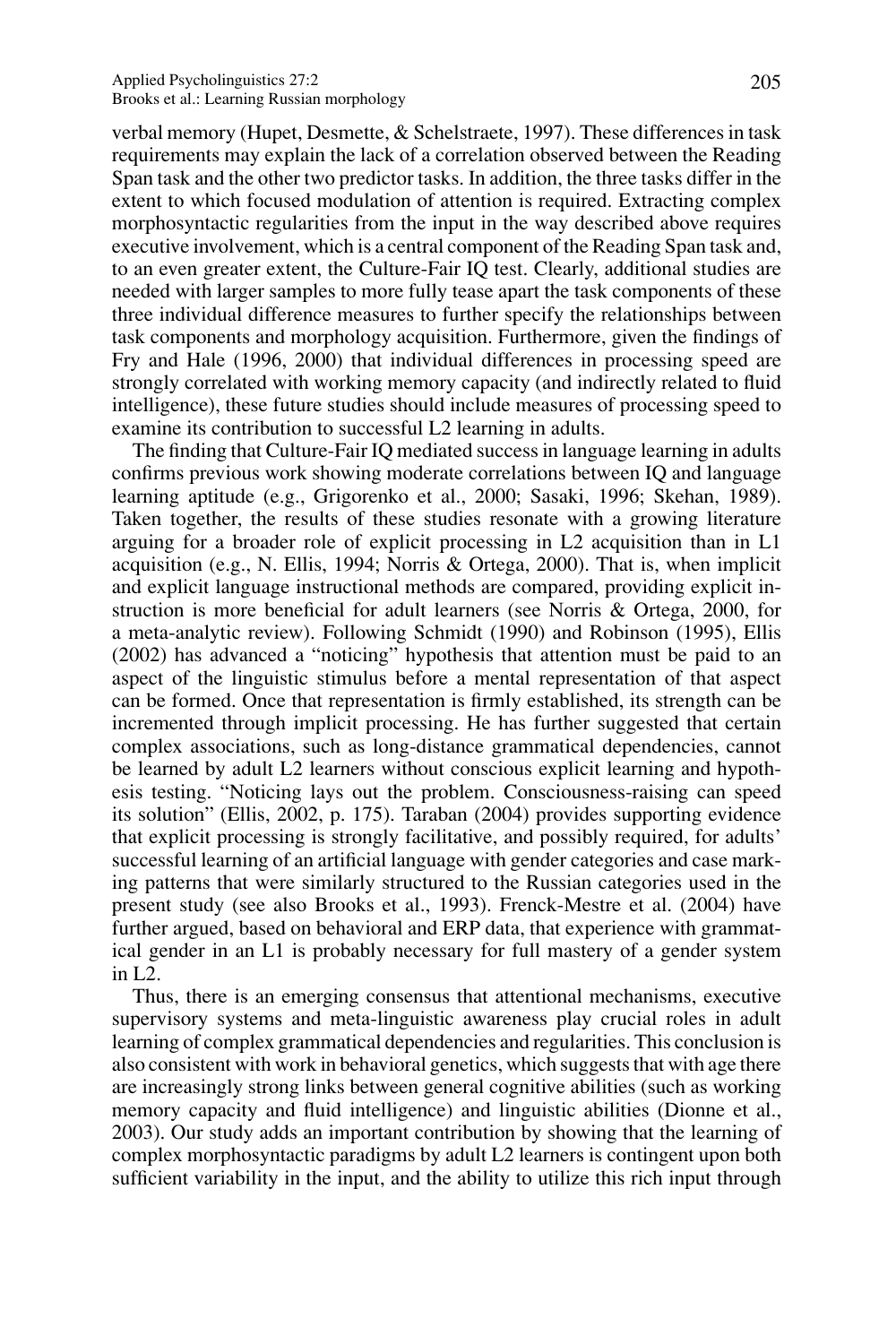allocation of attentional resources to the various components of the language learning task.

# APPENDIX A

Bochka, fem (barrel) Butylka, fem (bottle) Luna, fem (moon) Polka, fem (shelf) Kepka, fem (cap) Tarelka, fem (plate)

|                                                                                                                                                  | Training                                                                                                                                                                                                                                                                                            |                                                                                                                                                                                                                                                                                                                                                                                                                                                                                                                                                                                                   |
|--------------------------------------------------------------------------------------------------------------------------------------------------|-----------------------------------------------------------------------------------------------------------------------------------------------------------------------------------------------------------------------------------------------------------------------------------------------------|---------------------------------------------------------------------------------------------------------------------------------------------------------------------------------------------------------------------------------------------------------------------------------------------------------------------------------------------------------------------------------------------------------------------------------------------------------------------------------------------------------------------------------------------------------------------------------------------------|
| Size 6                                                                                                                                           | Size 12                                                                                                                                                                                                                                                                                             | Size 24                                                                                                                                                                                                                                                                                                                                                                                                                                                                                                                                                                                           |
| Zabor, masc (fence)<br>Samoljot, masc (airplane)<br>Mjachik, masc (ball)<br>Zvezda, fem (star)<br>Sosiska, fem (sausage)<br>Metla, fem (broom)   | Zabor, masc (fence)<br>Samoljot, masc (airplane)<br>Mjachik, masc (ball)<br>Kuvshin, masc (pitcher)<br>Vinograd, masc (grapes)<br>Banan, masc (banana)<br>Zvezda, fem (star)<br>Sosiska, fem (sausage)<br>Metla, fem (broom)<br>Kniga, fem (book)<br>Vershina, fem (summit)<br>Bochka, fem (barrel) | Zabor, masc (fence)<br>Samoljot, masc (airplane)<br>Mjachik, masc (ball)<br>Kuvshin, masc (pitcher)<br>Vinograd, masc (grapes)<br>Banan, masc (banana)<br>Sharik, masc (balloon)<br>Limon, masc (lemon)<br>Poezd, masc (train)<br>Stakan, masc (glass)<br>Chajnik, masc (teapot)<br>Budil'nik, masc (clock)<br>Zvezda, fem (star)<br>Sosiska, fem (sausage)<br>Metla, fem (broom)<br>Kniga, fem (book)<br>Vershina, fem (summit)<br>Bochka, fem (barrel)<br>Shljapa, fem (hat)<br>Luna, fem (moon)<br>Pila, fem (saw)<br>Skripka, fem (violin)<br>Chashka, fem (cup)<br>Babochka, fem (butterfly) |
|                                                                                                                                                  | Testing (All Conditions)                                                                                                                                                                                                                                                                            |                                                                                                                                                                                                                                                                                                                                                                                                                                                                                                                                                                                                   |
| Banan, masc (banana)<br>Kostjum, masc (suit)<br>Baraban, masc (drum)<br>Limon, masc (lemon)<br>Paket, masc (parcel)<br>Telefon, masc (telephone) |                                                                                                                                                                                                                                                                                                     |                                                                                                                                                                                                                                                                                                                                                                                                                                                                                                                                                                                                   |

*Training and testing vocabularies*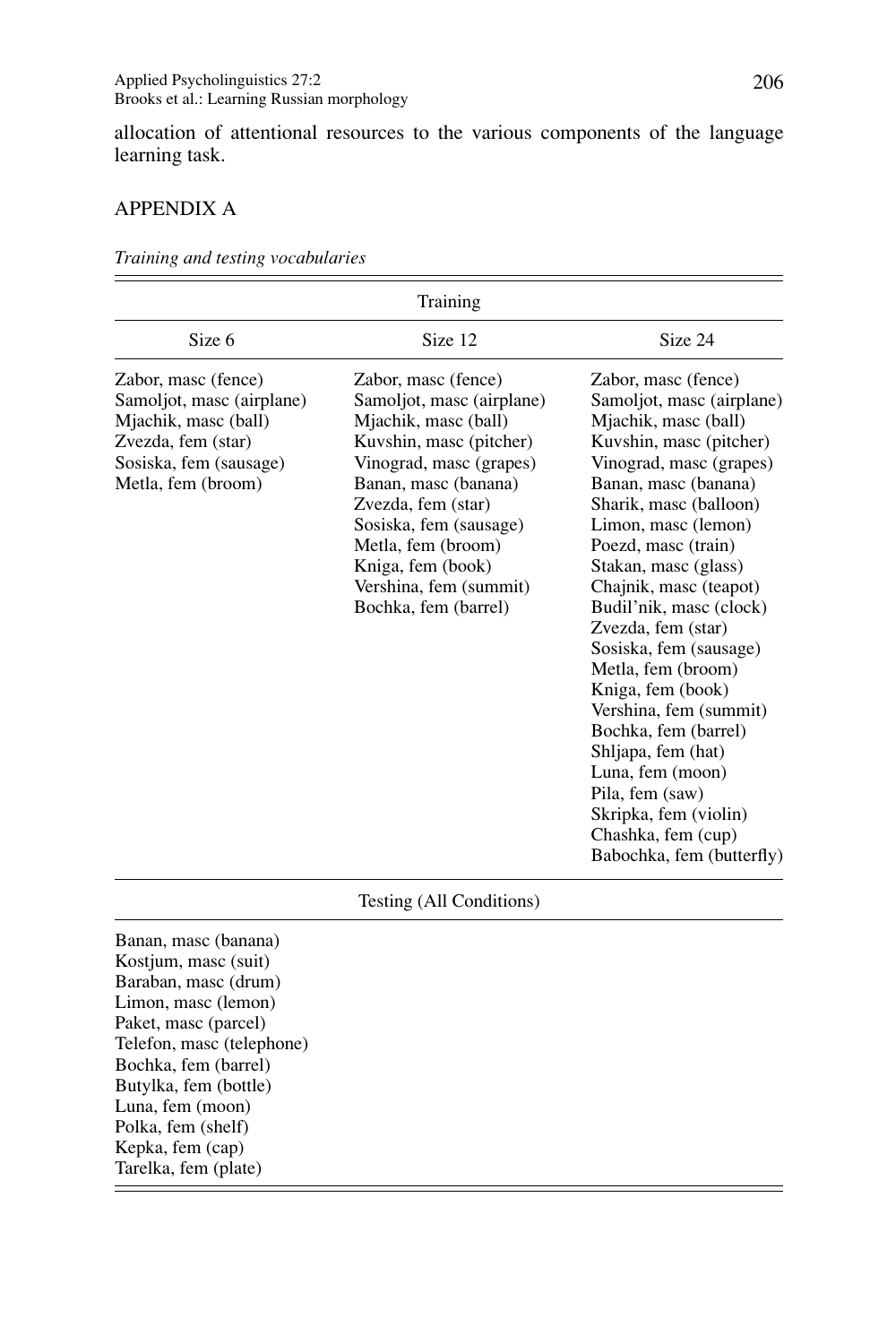# ACKNOWLEDGMENTS

This project was supported by a grant from *Language Learning—A Journal of Research in Language Studies*. We thank Nicholette Apap, Jennie Chang, Kermeel Charles, and Ivan Scott C. M. Lee for their assistance in conducting the experiment, and Rebecca Gomez, Anat Ninio, and Irina Sekerina for their comments on the manuscript.

# **NOTES**

- 1. The use of production data as our dependent variable unfortunately conflates knowledge of the appropriate forms with participants' ability to produce them. We chose not to use a grammaticality judgment task (i.e., presenting participants with grammatical and ungrammatical strings for their evaluation) because of concerns that it would be difficult for a native speaker to produce ungrammatical inflected forms without any special or abnormal emphasis, and because production of L2 forms is a more ecologically valid task.
- 2. We also conducted analyses of the errors as a function of noun gender and case. These analyses revealed that learners in general had more difficulties with the declension of feminine nouns, which we suspect is due to the greater phonological similarity between the feminine genitive  $-y/-i$  and dative  $-e$  suffixes in contrast to masculine  $-a$ versus -*u*, and allomorphic variation in the feminine genitive. However, because these analyses are quite complex, and not crucial to the central point of this paper, they are not presented here but can be made available upon request.

# **REFERENCES**

- Adams, A.-M., & Gathercole, S. E. (2000). Limitations in working memory: Implications for language development. *International Journal of Language and Communication Disorders, 35*, 95–116.
- Baddeley, A., Gathercole, S. E., & Papagno, C. (1998). The phonological loop as a language learning device. *Psychological Review, 105,* 158–173.
- Bates, E., & Goodman, J. C. (1997). On the inseparability of grammar and the lexicon: Evidence from acquisition, aphasia, and real-time processing. *Language and Cognitive Processes, 12*, 507–584.
- Braine, M. D. S. (1987). What is learned in acquiring word classes—A step toward an acquisition theory. In B. MacWhinney (Ed.), *Mechanisms of language acquisition* (pp. 65–87). Hillsdale, NJ: Erlbaum.
- Braine, M. D. S., Brody, R. E., Brooks, P. J., Sudhalter, V., Ross, J., Catalano, L., et al. (1990). Exploring language acquisition in children through the use of a miniature artificial language: Effects of item and pattern frequency, arbitrary subclasses, and correction. *Journal of Memory and Language, 29*, 591–610.
- Brooks, P. J., Braine, M. D. S., Catalano, L., Brody, R. E., & Sudhalter, V. (1993). Acquisition of gender-like noun subclasses in an artificial language: The contribution of phonological markers to learning. *Journal of Memory and Language, 32*, 76–95.
- Bybee, J. (1995). Regular morphology and the lexicon. *Language and Cognitive Processes, 10*, 425– 255.
- Bybee, J., & Hopper, P. (Eds.). (2001). *Frequency and the emergence of linguistic structure*. Amsterdam: John Benjamins.
- Cattell, R. B. (1971). *Abilities: Their structure, growth and action*. Boston: Houghton-Mifflin.
- Cattell, R. B., & Cattell, H. E. P. (1973). *Measuring Intelligence with the Culture-Fair Tests*. Champaign, IL: Institute for Personality and Ability Testing.
- Cohen, J., MacWhinney, B., Flatt, M., & Provost, J. (1993). PsyScope: An interactive graphical system for designing and controlling experiments in the psychology laboratory using Macintosh computers. *Behavioral Research Methods, Instrumentation, and Computation, 25*, 257–271.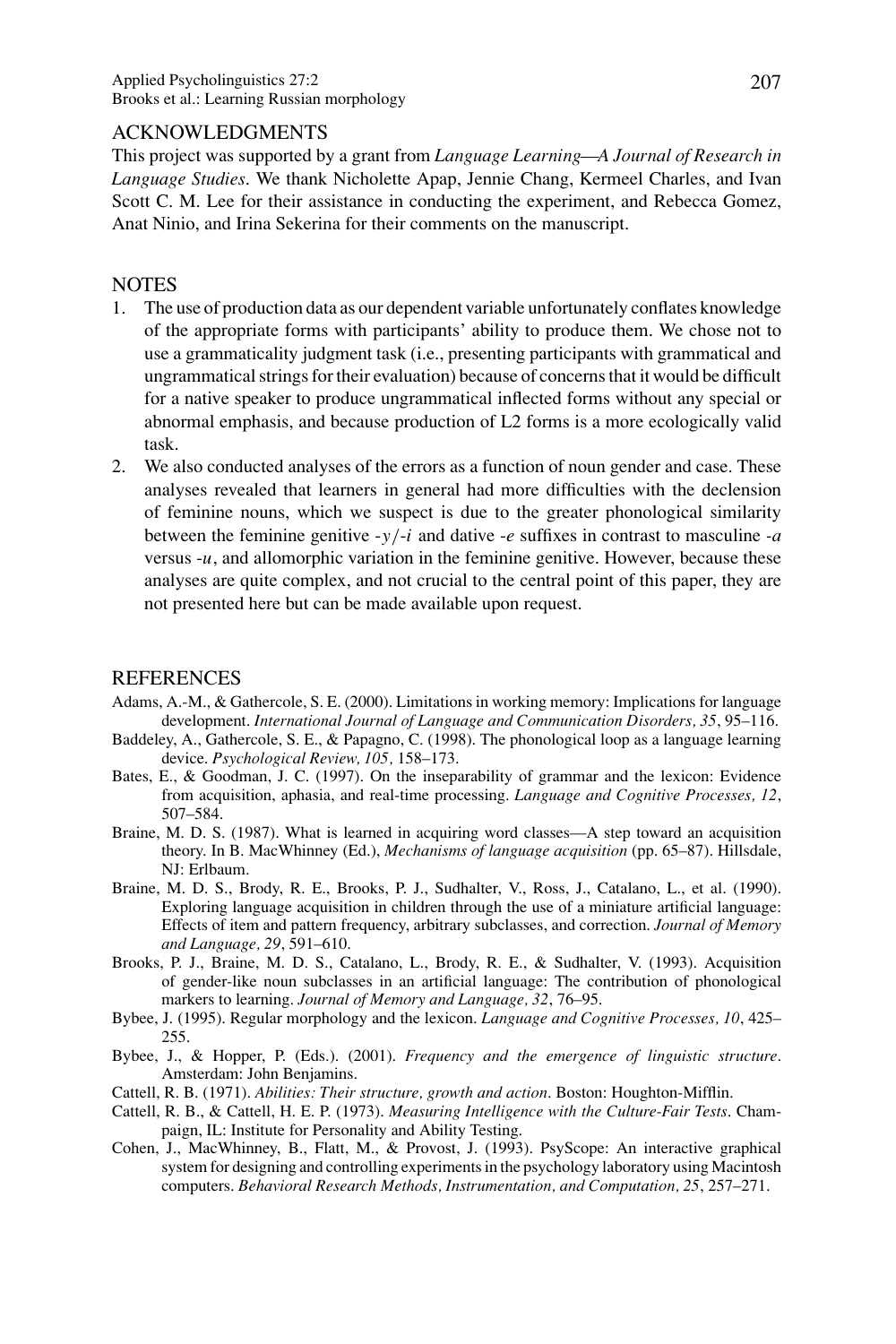Applied Psycholinguistics 27:2 208

Brooks et al.: Learning Russian morphology

- Conway, A. R. A., Cowan, N., Bunting, M. F., Therriault, D. J., & Minkoff, S. R. B. (2002). A latent variable analysis of working memory capacity, short-term memory capacity, processing speed, and general fluid intelligence. *Intelligence, 30*, 163–183.
- Cowan, N. (2000). The magical number 4 in short-term memory: A reconsideration of mental storage capacity. *Behavioral and Brain Sciences, 24*, 87–185.
- Daneman, M., & Carpenter, P. A. (1980). Individual differences in working memory and reading. *Journal of Verbal Learning and Verbal Behavior, 19*, 450–466.
- Dempster, F. N. (1992). The rise and fall of the inhibitory mechanism: Toward a unified theory of cognitive development and aging. *Developmental Review, 12*, 45–75.
- Dionne, G., Dale, P. S., Boivin, M., & Plomin, R. (2003). Genetic evidence for bidirectional effects of early lexical and grammatical development. *Child Development, 74*, 394–412.
- Duncan, J., Emslie, H., Williams, P., Johnson, R., & Freer, C. (1996). Intelligence and the frontal lobe: The organization of goal-directed behavior. *Cognitive Psychology, 30*, 257– 303.
- Ellis, N. (Ed.). (1994). *Implicit and explicit learning of languages*. San Diego, CA: Academic Press.
- Ellis, N. (2002). Frequency effects in language processing: A review with implications for theories of implicit and explicit language acquisition. *Studies in Second Language Acquisition, 24*, 143–188.
- Ellis, N., & Schmidt, R. (1998). Morphology and longer distance dependencies: Laboratory research illuminating the A in SLA. *Studies in Second Language Acquisition, 19*, 145–171.
- Ellis, R. (1994). *The study of second language acquisition*. Oxford University Press.
- Engle, R. W., Tuholski, S. W., Laughlin, J. E., & Conway, A. R. A. (1999). Working memory, short-term memory, and general fluid intelligence: A latent-variable approach. *Journal of Experimental Psychology: General, 128*, 309–331.
- Frenck-Mestre, C. A., Foucart, A., & Caetano-Nunes, E. (2004). Accessing grammatical gender in a second language: Native language influences. *Abstracts of the Psychonomic Society, 45th Annual Meeting, 9*, 47.
- Fry, A. F., & Hale, S. (1996). Processing speed, working memory, and fluid intelligence: Evidence for a developmental cascade. *Psychological Science, 7*, 237–241.
- Fry, A. F., & Hale, S. (2000). Relationships among processing speed, working memory, and fluid intelligence in children. *Biological Psychology, 54*, 1–34.
- Gathercole, S. E., Hitch, G. J., Service, E., & Martin, A. J. (1997). Phonological short-term memory and new word learning in children. *Developmental Psychology, 33*, 966–979.
- Gesi Blanchard, A. T. (1998). Transfer effects of first language proficiency on second language reading. In A. F. Healy & L. E. Bourne, Jr. (Eds.), *Foreign language learning: Psycholinguistic studies on training and retention* (pp. 291–314). Mahwah, NJ: Erlbaum.
- Gomez, R. L. (2002). Variability and detection of invariant structure. *Psychological Science, 13*, 431–436.
- Gomez, R. L., & Gerkin, L. A. (2000). Infant artificial language learning and language acquisition. *Trends in Cognitive Sciences, 4*, 178–186.
- Grigorenko, E. L., Sternberg, R. J., & Ehrman, M. E. (2000). A theory-based approach to the measurement of foreign language learning ability: The Canal-F theory and test. *The Modern Language Journal, 84*, 390–405.
- Hernandez, A., Li, P., & MacWhinney, B. (2005). The emergence of competing modules in bilingualism. *Trends in Cognitive Sciences, 9*, 220–225.
- Hupet, M., Desmette, D., & Schelstraete, M.-A. (1997). What does Daneman and Carpenter's Reading Span really measure? *Perceptual and Motor Skills, 84*, 603–608.
- Just, M. A., & Carpenter, P. A. (1992). A capacity theory of comprehension: Individual differences in working memory. *Psychological Review, 99*, 122–149.
- Kane M. J., & Engle, R. A. (2002). The role of prefrontal cortex in working-memory capacity, executive attention, and general fluid intelligence: An individual-differences perspective. *Psychonomic Bulletin and Review, 9*, 637–671.
- Kempe, V., & Brooks, P. J. (2001). The role of diminutives in the acquisition of Russian gender: Can elements of child-directed speech aid in learning morphology? *Language Learning, 51*, 221–256.
- Lakoff, G. (1987). *Women, fire, and dangerous things: What categories reveal about the mind.* Chicago: University of Chicago Press.